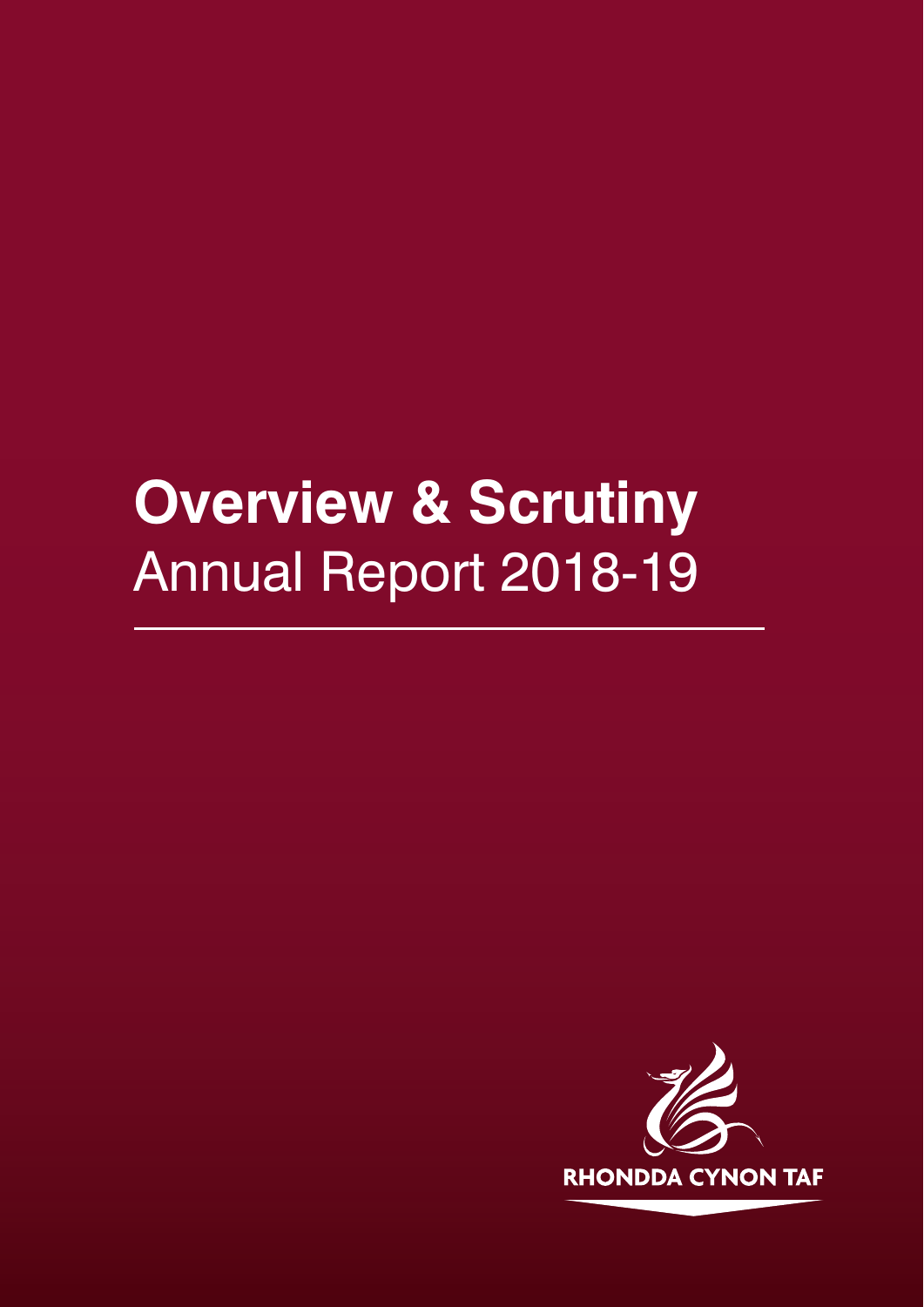

**L.M.Adams** *Chair of Overview & Scrutiny Committee*



**S.Rees-Owen** *Chair of Children & Young People Scrutiny Committee*



**S.Bradwick** *Chair of Public Service Delivery, Communities & Prosperity Scrutiny Committee*



**R.Yeo** *Chair of Health & Well-Being Scrutiny Committee*



**J. Williams** *Chair of Finance & Performance Scrutiny Committee*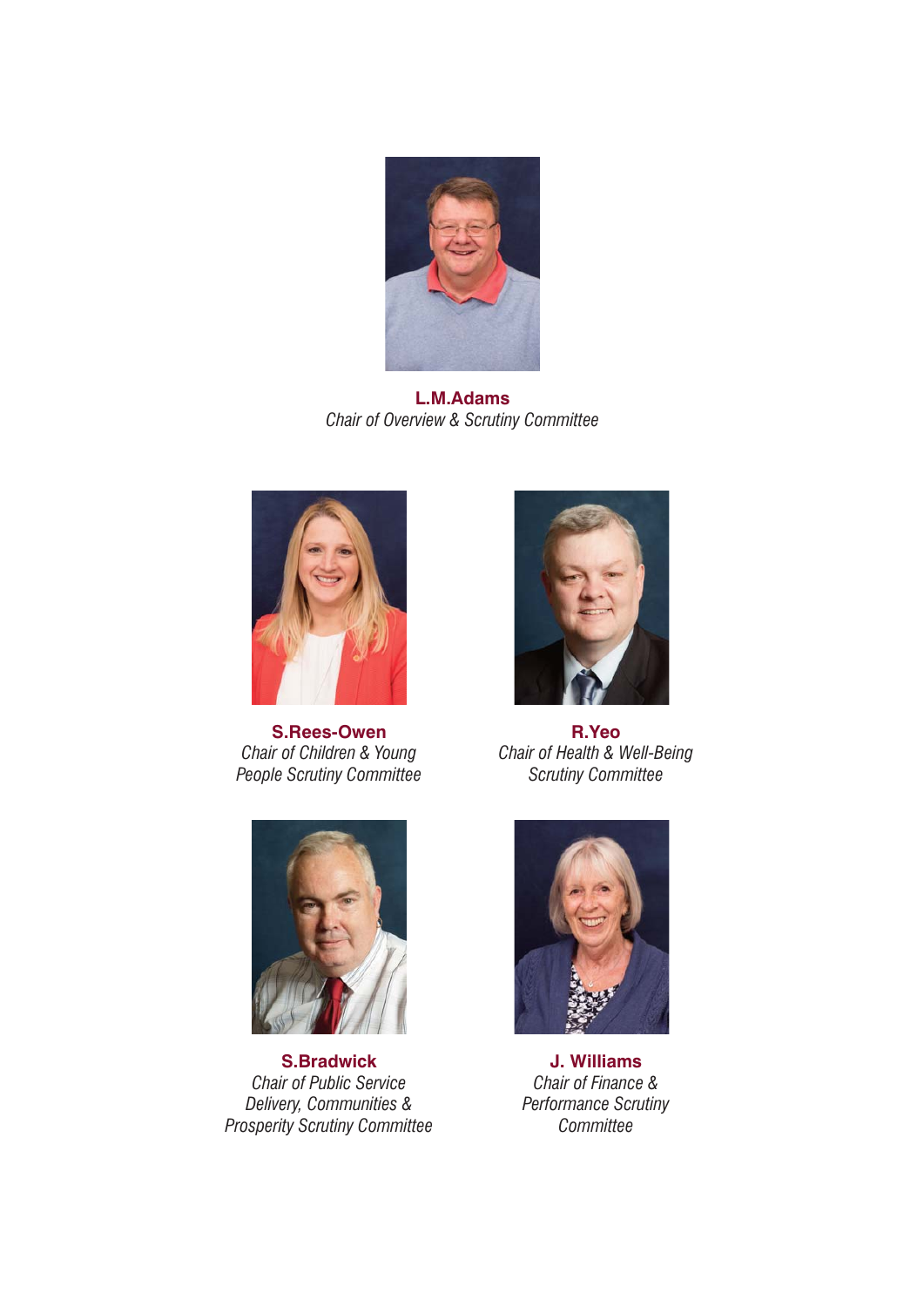### **FOREWORD**

As Chair of the Overview & Scrutiny Committee it gives me great pleasure to introduce the Overview & Scrutiny Annual Report for 2018/19.

This report will demonstrate what we have achieved over the past year, the priorities for each of the themed Scrutiny Committees and whether they have delivered the outcomes for their individual key areas of work. Last year I reported on the improvements we made to strengthen ownership of the Scrutiny forward work programmes and the steps we started to take to engage with our residents and wholly inform them of our processes. This year, I believe we have worked harder to promote public engagement in Scrutiny and we have delivered the following:-

- A dedicated Scrutiny webpage (which includes detailed information in respect of the role of Scrutiny, Scrutiny Work Programmes, Scrutiny related news articles and a 'Scrutiny Chairs' Blog' which adds a personal touch to the Scrutiny work undertaken by the Scrutiny Chairs themselves); and
- A Public Speaking Protocol which sets out clear and concise advice on what our residents can expect should they wish to become involved and speak at any of our Scrutiny Committees;

Other areas where we continue to develop include a more formal reporting mechanism in place for the Scrutiny Chairs and Vice Chairs which enables us all to receive updates, share information and exchange ideas. Regular meetings continue to take place between the Scrutiny Chairs, Vice Chairs and their respective Cabinet Members to ensure the two way communication continues to drive policy developments across Council services. We still try and reach out to our residents by taking Scrutiny out and about and have continued to hold Scrutiny meetings in venues other than in the Council Chamber such as Abercynon Sports Centre and Bryn Pica site. We will continue to monitor the effectiveness of this in the future and consider if this is the most effective mechanism to improve participation.

During 2017/18 the Wales Audit Office undertook a national review of scrutiny with fieldwork in all local authority areas. The purpose of the review was to explore how 'fit for the future' our scrutiny arrangements are and how well placed we are to respond to future challenges. I was encouraged that the Wales Audit Office found Scrutiny within RCT to have strengthened but I am by no means willing to rest on our laurels as some of the areas that need improvement include;

- strengthening support for the Scrutiny function;
- better planning of Scrutiny activity; and
- improvements to demonstrate the impact of scrutiny.

We have put together an action plan which responds to the improvements required in these areas and that together with the original WAO report can be found here.

We have worked hard to improve and maintain our collaboration with key partners over the last year and this can be measured by our involvement and active engagement in the Cardiff Capital Region (CCR) City Deal Joint Overview and Scrutiny Committee (in total 10 local authorities who scrutinise the developments of the Cardiff Capital Region (CCR) City Deal) and the Cwm Taf Joint Overview & Scrutiny Committee (with Merthyr Tydfil County Borough Council to undertake scrutiny of the Cwm Taf Public Service Board (PSB). RCT will lead on this work in 2019/2020). We also have a joint scrutiny working group arrangement in place to scrutinise the school improvement function in the Central South Wales Consortium which has strengthened our regional working in this area.

Following initial training in respect of the Well-being of Future Generations (Wales) Act 2015 as part of the Member induction in 2017, I am privileged to have the opportunity to Chair a Scrutiny Working Group which has been established to develop the Scrutiny arrangements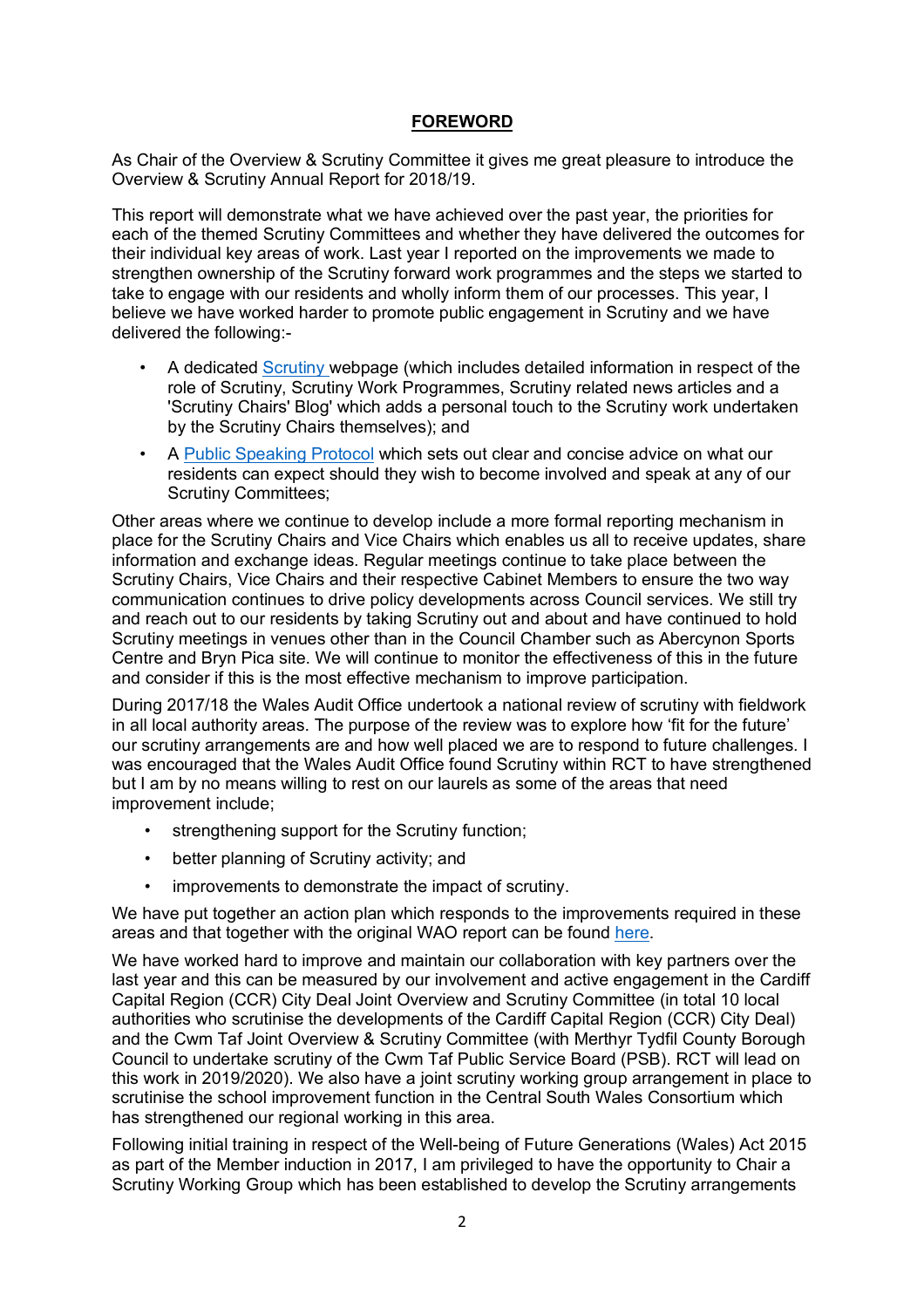in RCT whilst undertaking a review the development of infrastructure to support low carbon vehicles in RCT. This exciting piece of work, which is still in its infancy will, I believe demonstrate important role the Council's Scrutiny have to play in ensuring the Council approach the future through the lenses of this act . This work is referenced in greater detail in the Overview & Scrutiny Committee section.

I believe any comparison between my first years as Chair of the Overview & Scrutiny Committee and now will demonstrate that we have made improvements in terms of content, workload and impact, however we need to work harder next year to implement the changes that the Wales Audit office have suggested we make. An integral part of these improvements and our capacity to deliver further change has been supported by the changes in Officer support through the Council Business Unit which have been implemented over the last twelve months.

I would like to reflect my thanks to my Vice Chair, Councillor Sheryl Evans as well as the other Chairs and Vice Chairs who have contributed fully and positively once again this year.

> **County Borough Councillor L M Adams Chair of the Overview & Scrutiny Committee**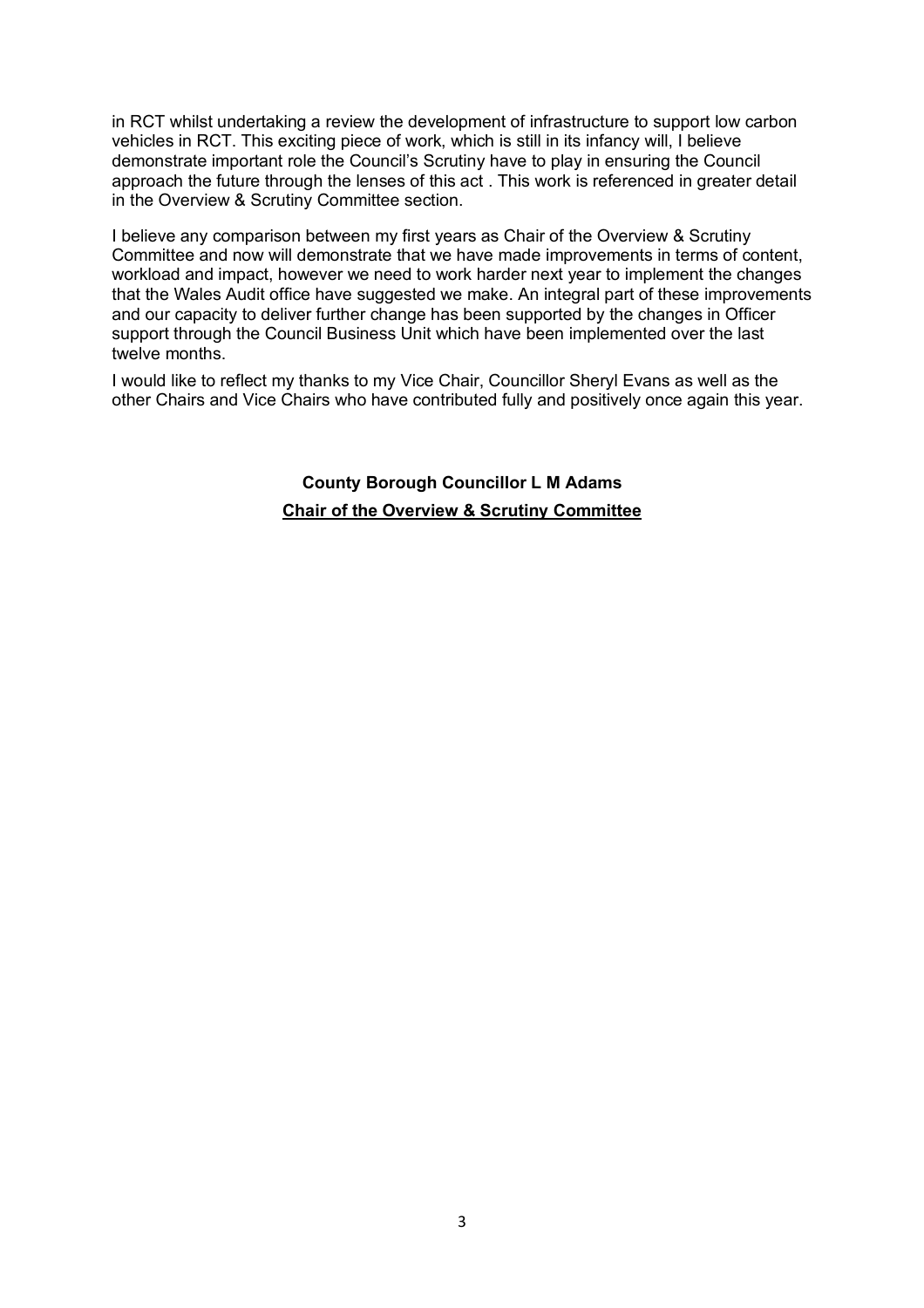# **CONTENTS**

|                                                                                | Page Nos. |
|--------------------------------------------------------------------------------|-----------|
| <b>Executive Summary</b>                                                       | $5 - 14$  |
| <b>Overview &amp; Scrutiny Committee</b>                                       | $15-19$   |
| <b>Children &amp; Young People Scrutiny Committee</b>                          | $20 - 23$ |
| <b>Health &amp; Well-being Scrutiny Committee</b>                              | 24-27     |
| Public Service Delivery, Communities & Prosperity Scrutiny<br><b>Committee</b> | 28-32     |
| <b>Finance &amp; Performance Scrutiny Committee</b>                            | 33-36     |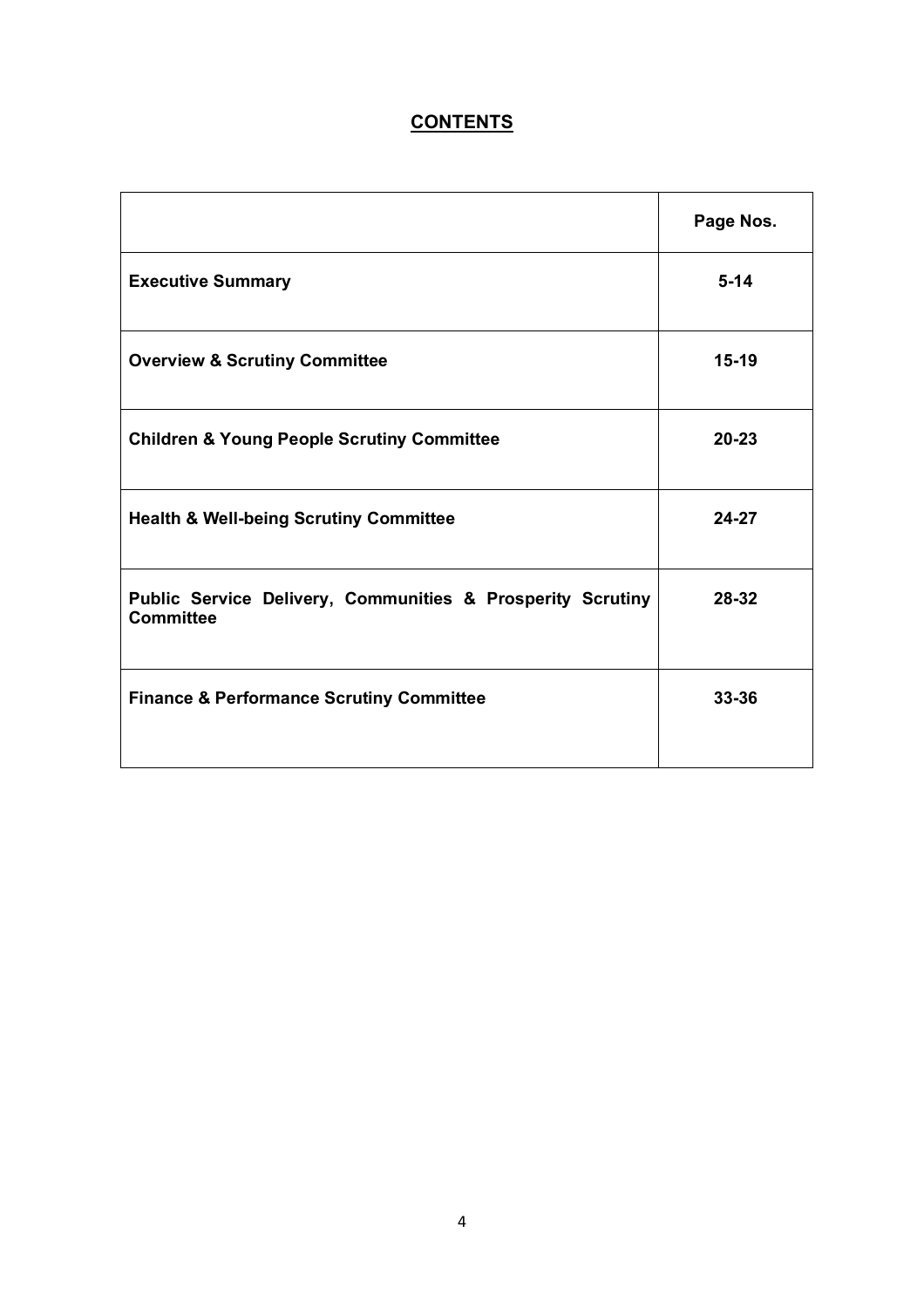# **Executive Summary**

As the full Annual Report is detailed the following summary is intended to be accessible to a wider audience and aims to enable readers to better understand the impact that the Council's Scrutiny Committees have contributed to during 2018/19, and also where improvements are needed.

. 1. Scrutiny Reviews Completed/Ongoing

Table 1 sets out completed reviews undertaken by Scrutiny Committees and recommendations made, (the implementation of which will be monitored in 2019/20) and those reviews undertaken in this Municipal Year with reported outcomes in 2019/20

| <b>Area Reviewed</b><br>& by which<br><b>Committee</b>                                                                                                                               | <b>Reason for</b><br><b>Review</b>                                                                                                                                                                                                  | Output from the<br><b>Review</b>                                                                                                                                                                                                                                                                | <b>Performance/Outcome</b><br><b>Information</b>                                                                                                                                                                                                                                                                                     |
|--------------------------------------------------------------------------------------------------------------------------------------------------------------------------------------|-------------------------------------------------------------------------------------------------------------------------------------------------------------------------------------------------------------------------------------|-------------------------------------------------------------------------------------------------------------------------------------------------------------------------------------------------------------------------------------------------------------------------------------------------|--------------------------------------------------------------------------------------------------------------------------------------------------------------------------------------------------------------------------------------------------------------------------------------------------------------------------------------|
| <b>Voluntary Snow</b><br>Warden<br><b>Scheme</b> - Public<br>Service Delivery,<br>Communities<br>&<br>Prosperity<br>Scrutiny<br>Committee                                            | that<br>Concern<br>more needed<br>to<br>be<br>done<br>to<br>the<br>support<br>Council's<br>Emergency<br>Planning<br>responsibilities by<br>the introduction of<br>a Voluntary Snow<br>Wardens scheme.                               | total<br>four<br><b>In</b><br>recommendations<br>agreed<br>by<br>were<br>Cabinet - Click here<br>to view the response<br>in full together with<br>the<br>recommendations                                                                                                                        | The launch of the 'Your<br>Neighbours Need You'<br>campaign, on the Council<br>website to support the<br>wider work of the Council<br>to prepare for the potential<br>of severe weather during<br>the winter period. Click<br>here to view the full<br>campaign.                                                                     |
| <b>Electoral</b><br><b>Arrangements</b><br>the<br>Local<br>by<br>Democracy and<br><b>Boundary</b><br><b>Commission for</b><br><b>Wales</b><br>&<br>Overview<br>Scrutiny<br>Committee | To ensure that the<br>of<br>local<br>views<br>members<br>and<br>stakeholders<br>were<br>comprehensively<br>recorded<br>and<br>communicated to<br>Local<br>the<br>Democracy<br>and<br><b>Boundary</b><br>Commission<br>for<br>Wales. | The Overview &<br><b>Scrutiny Committee</b><br>recommended<br>to Full Council that<br>the proposals be<br>subject to a period<br>of stakeholder<br>engagement to<br>properly reflect the<br>views of local<br>Members and<br>stakeholders prior to<br>further consideration<br>by Full Council. | A final Council proposal to<br>the Local Democracy and<br>Commission<br>Boundary<br>for Wales was submitted<br>by 26 <sup>th</sup> October 2018.<br>Click here to view the final<br>proposals.                                                                                                                                       |
| <b>Elderly Mental &amp;</b><br><b>Infirm</b><br>(EMI)<br><b>Beds</b> Health<br>-&<br>Wellbeing<br>Scrutiny<br>Committee                                                              | The lack of EMI<br>nursing care<br>home beds (both<br>respite and long<br>term care<br>provision) and<br>impact the loss of<br>older people with<br>dementia<br>hospital beds<br>and closure<br>of wards at<br><b>Ysbyty George</b> | Two<br>recommendations<br>submitted to Cabinet<br>in February 2019 for<br>consideration<br>its<br>which<br>will<br>be<br>responded to in the<br>next Municipal Year.<br>Click here to view the<br>final report                                                                                  | Scrutiny wanted to ensure<br>actions<br>that<br>the<br>and<br>recommendations in the<br><b>Cwm Taf Market Position</b><br>Statement<br>being<br>are<br>delivered<br>in<br>particular<br>those aimed at the more<br>specialised provision and<br>need for more provision<br>linked to complex care i.e.<br>dementia<br>and<br>nursing |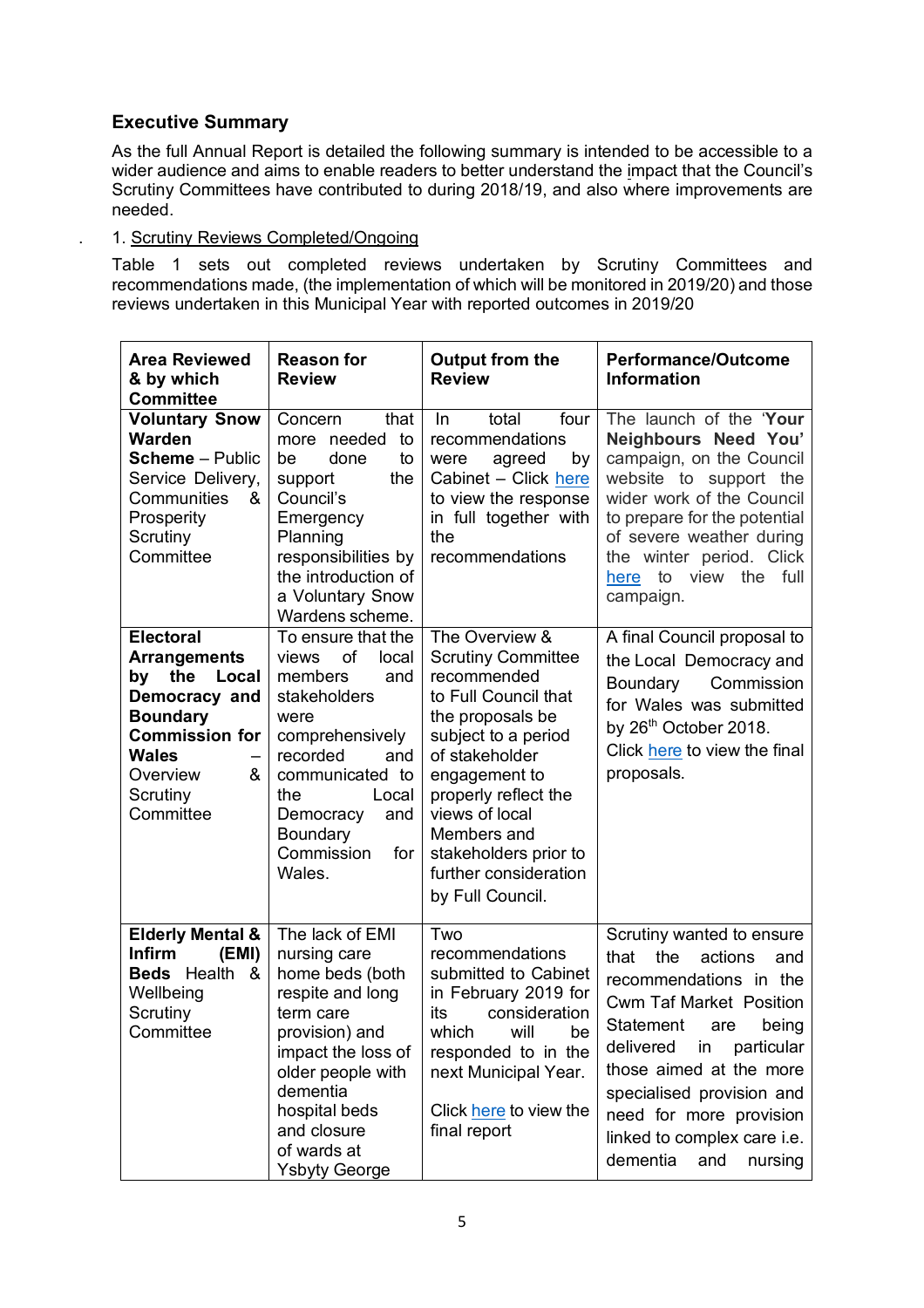|                                                                                                                                              | Thomas in<br>Treorchy had on<br>EMI nursing care<br>home provision<br>availability and<br>choice.                                                                                                                            |                                                                                                                                                                                                                                                                                            | dementia.<br>Scrutiny<br>acknowledged that<br>this<br>work reflects the medium<br>to long term nature of the<br>programme of the work in<br>this area and as such,<br>supports the requirement<br>continued<br>for<br>Scrutiny<br>oversight to help ensure<br>the<br>necessary<br>improvements are made. |
|----------------------------------------------------------------------------------------------------------------------------------------------|------------------------------------------------------------------------------------------------------------------------------------------------------------------------------------------------------------------------------|--------------------------------------------------------------------------------------------------------------------------------------------------------------------------------------------------------------------------------------------------------------------------------------------|----------------------------------------------------------------------------------------------------------------------------------------------------------------------------------------------------------------------------------------------------------------------------------------------------------|
| Area Reviewed<br>which<br>by<br>&<br><b>Committee</b>                                                                                        | for<br><b>Reason</b><br><b>Review</b>                                                                                                                                                                                        | <b>Current and Ongoing Reviews with reported outcomes in 2019/20</b><br><b>Key Areas of</b><br><b>Current Work</b>                                                                                                                                                                         | <b>Performance/Outcome</b><br><b>Information</b>                                                                                                                                                                                                                                                         |
| <b>Recycling in</b><br><b>Communal</b><br><b>Areas - Public</b><br>Service Delivery,<br>Communities &<br>Prosperity<br>Scrutiny<br>Committee | A Scrutiny<br><b>Working Group</b><br>established to<br>identify where<br>improvements to<br>the recycling<br>rates in areas of<br>low recycling<br>participation in<br>communal areas<br>can be made.                       | Two key areas of<br>work were<br>identified:-<br>Enforcement and<br>Communal recycling<br>through the<br>perspective of the<br>role of the Social<br>Housing Landlords.                                                                                                                    | It is anticipated that, when<br>completed, improvements<br>to collection methods and<br>bulky waste can be<br>achieved in communal<br>areas so that the<br>Council's results in<br>recyclable material can<br>be improved.                                                                               |
| <b>Register of</b><br>Food<br><b>Businesses in</b><br><b>RCT</b> – Finance &<br>Performance<br>Scrutiny<br>Committee                         | The item was<br>referred to the<br>Finance &<br>Performance<br>Scrutiny<br>Committee by<br><b>Full Council for its</b><br>consideration.<br>Click here to view<br>the detail of the<br>Notice of Motion<br>24th October 2018 | The first meeting of<br>the Scrutiny Working<br>Group will take place<br>in April 2019 and will<br>review the current<br>food register and<br>how the Council<br>supports and<br>promotes local food<br>production<br>companies through<br>collaboration with<br>local food<br>businesses. | <b>The Scrutiny Working</b><br>Group will inform the<br>development of the<br>existing food register by<br>working with local food<br>businesses to identify any<br>further development for<br>improvement. It will report<br>its recommendations to<br>Cabinet when the work<br>has concluded.          |
| <b>Scrutiny Toolkit</b><br><b>Working Group</b><br>-Development<br>of<br><b>Infrastructure</b><br>to support low                             | The Future<br>Generations<br>Framework for<br>Scrutiny has<br>been created to<br>support decision-<br>making in the                                                                                                          | Consider the<br><b>Council's Scrutiny</b><br>requirements for the<br>Well-being of Future<br><b>Generations Act and</b><br>consider the                                                                                                                                                    | The Working Group will<br>apply the Sustainable<br>Development principle of<br>the Act through the five<br>ways of working, namely,<br>Integration, Collaboration,                                                                                                                                       |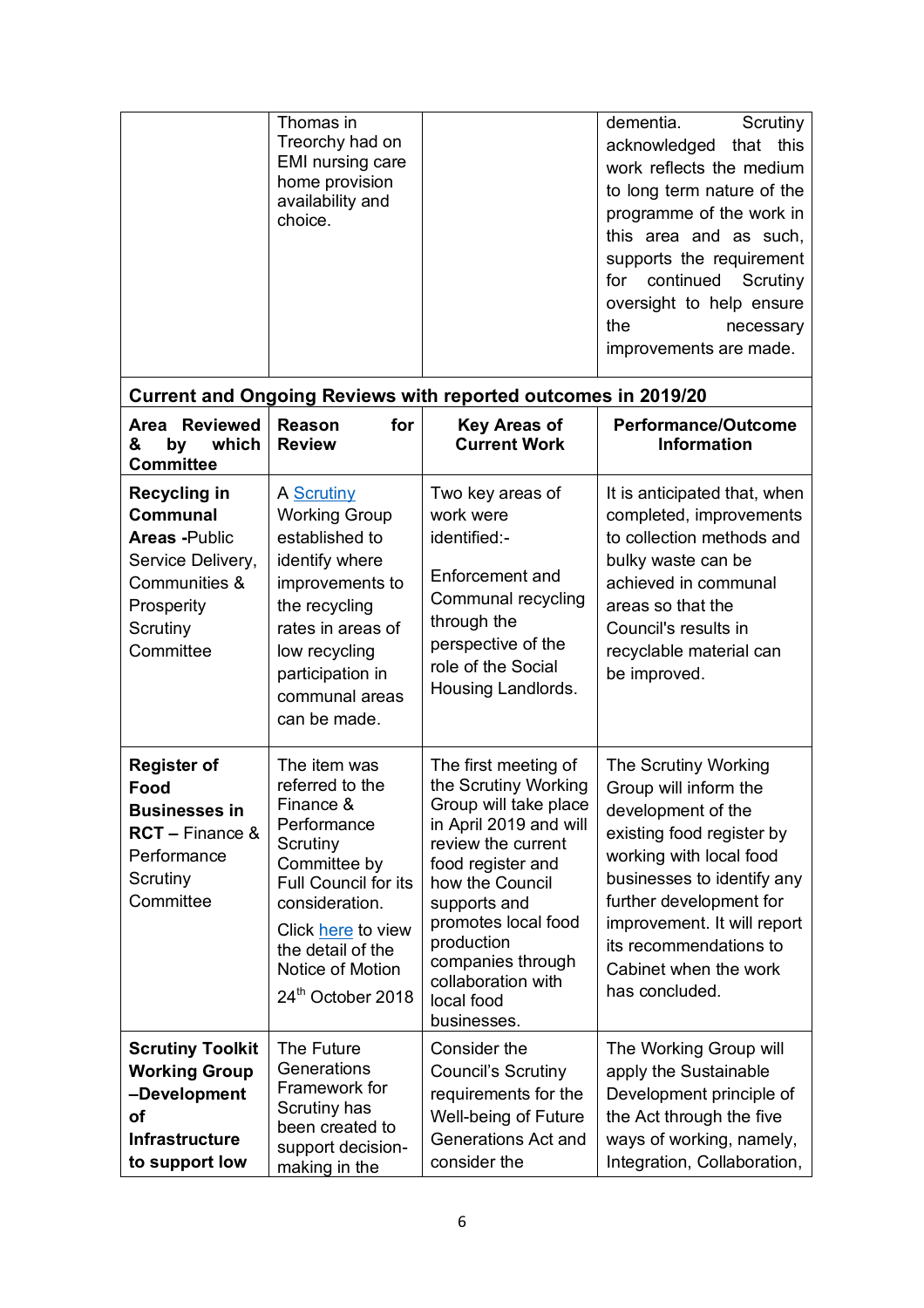| carbon vehicles<br>- Overview &<br>Scrutiny<br>Committee                                                                              | context of the<br>Well-being of<br>Future<br>Generations<br>(Wales) Act<br>2015."<br>Notice of Motion<br>- 28 <sup>th</sup> February<br>$2018 -$ Click here<br>to view the detail<br>of the Notice of<br>Motion.                  | development of the<br>infrastructure to<br>support Low Carbon<br>Vehicles that will<br>improve the<br>Economic, Social,<br>Environmental and<br>Cultural well-being<br>of the people and<br>communities of<br>Rhondda Cynon Taf. | Long term thinking,<br>Involvement and<br>Prevention.                                                                                              |
|---------------------------------------------------------------------------------------------------------------------------------------|-----------------------------------------------------------------------------------------------------------------------------------------------------------------------------------------------------------------------------------|----------------------------------------------------------------------------------------------------------------------------------------------------------------------------------------------------------------------------------|----------------------------------------------------------------------------------------------------------------------------------------------------|
| <b>Fixed Penalty</b><br><b>Notices for</b><br><b>Non-School</b><br>Attendance-<br>Children &<br>Young People<br>Scrutiny<br>Committee | Improving school<br>attendance is a<br>priority for the<br>Council and its<br>schools and<br>Scrutiny will<br>undertake its<br>review of the<br>current use of<br><b>Fixed Penalty</b><br>Notices to assess<br>its effectiveness. | Scrutiny will<br>consider how the<br>Council currently<br>uses Fixed Penalty<br>Notices and whether<br>it is a contributing<br>factor for any<br>increases in school<br>attendance.                                              | The first meeting of this<br>working group will be held<br>over the coming weeks<br>with recommendations<br>reported in the next<br>Municpal Year. |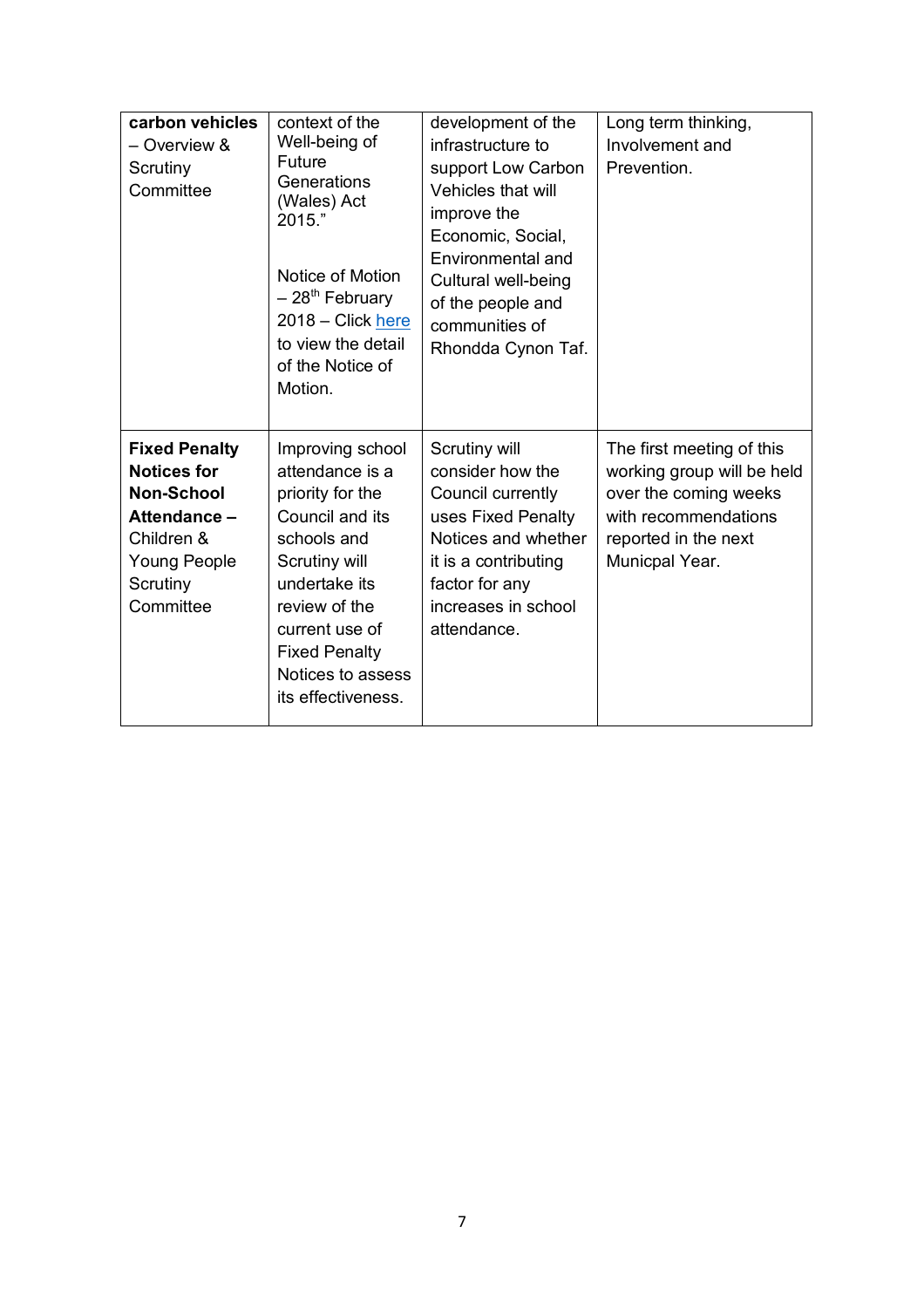**2. Pre Scrutiny** is the process by which Members of the Overview and Scrutiny Committee become involved with decisions at a stage before the decision is formally taken. This approach proves beneficial as it involves Non-Executive Members at the pre decision stage and adds value to reports through wider consultation.

The following table sets out all the Pre Scrutiny work and Consultations undertaken by all the Scrutiny Committees, which has been undertaken in 2018/19 and evidences how we have influenced the decisions:-

| <b>Consultation/Pre-</b><br><b>Scrutiny</b>                                                                                  | Reason for<br>the<br><b>Consultation/Pre</b><br><b>Scrutiny</b>                                                                                                                                                                            | <b>Added Value/Impact</b>                                                                                                                                                                                                                                                                                                       | <b>Evidence</b>                                                                                                                                                 |
|------------------------------------------------------------------------------------------------------------------------------|--------------------------------------------------------------------------------------------------------------------------------------------------------------------------------------------------------------------------------------------|---------------------------------------------------------------------------------------------------------------------------------------------------------------------------------------------------------------------------------------------------------------------------------------------------------------------------------|-----------------------------------------------------------------------------------------------------------------------------------------------------------------|
|                                                                                                                              |                                                                                                                                                                                                                                            | <b>OVERVIEW &amp; SCRUTINY COMMITTEE</b>                                                                                                                                                                                                                                                                                        |                                                                                                                                                                 |
|                                                                                                                              |                                                                                                                                                                                                                                            |                                                                                                                                                                                                                                                                                                                                 |                                                                                                                                                                 |
| <b>Consultation</b><br>Cardiff<br>Capital<br>Region City Deal<br>(CCRCD)-<br>Joint<br>Overview<br>&<br>Scrutiny<br>Committee | The creation of the<br>&<br>Joint Overview<br>Scrutiny Committee<br>is required to be<br>considered by each<br>the constituent<br>of<br>authorities'<br>appropriate Scrutiny<br>Committee,<br>before<br>being endorsed by<br>full Council. | Scrutiny agreed the<br>creation of a Joint<br>Overview & Scrutiny<br>Committee<br>to<br>scrutinise the work of<br>the Cardiff Capital<br>City<br>Region<br>Deal<br>(CCRCD)<br>in<br>collaboration with the<br>other nine constituent<br>authorities. It<br>also<br>endorsed the creation<br>of the Joint Scrutiny<br>Committee. | The<br>and<br>report<br><b>Minutes</b><br>formally<br>agreeing<br>the<br>proposal to agree the<br>Joint Overview &<br>Scrutiny Committee<br>can be viewed here. |
| <b>Consultation</b><br>Modernisation<br><b>of</b><br><b>Residential Care &amp;</b><br>Day Care for Older<br>People.          | The<br>Overview<br>&<br>Scrutiny Committee<br>was involved in the<br>Council's<br>formal<br>consultation<br>process.                                                                                                                       | The<br>Overview<br>&<br>Scrutiny Committee<br>will<br>undertake<br>Pre<br>Scrutiny on<br>the<br>consultation feedback<br>Included the matter<br>on its future work<br>programme<br>as<br>a<br>priority;<br>Call on the Health &<br>Wellbeing<br>Scrutiny<br>Committee to jointly<br>assess the matter.                          | The Modernisation of<br>Residential Care &<br>Day Care for Older<br>People report can be<br>viewed here                                                         |
| <b>Consultation</b><br>Public<br>Engagement<br>Protocol                                                                      | Opportunity<br>for<br><b>Members</b><br>of<br>the<br>Overview & Scrutiny<br>Committee<br>to<br>influence<br>and                                                                                                                            | Scrutiny took a pivotal<br>role in shaping the<br>evolving<br>Protocol<br>through constructive<br>input which has been                                                                                                                                                                                                          | The<br>adopted<br>protocol<br>be<br>can<br>the<br>accessed<br>on<br>dedicated<br>Scrutiny<br>web page here                                                      |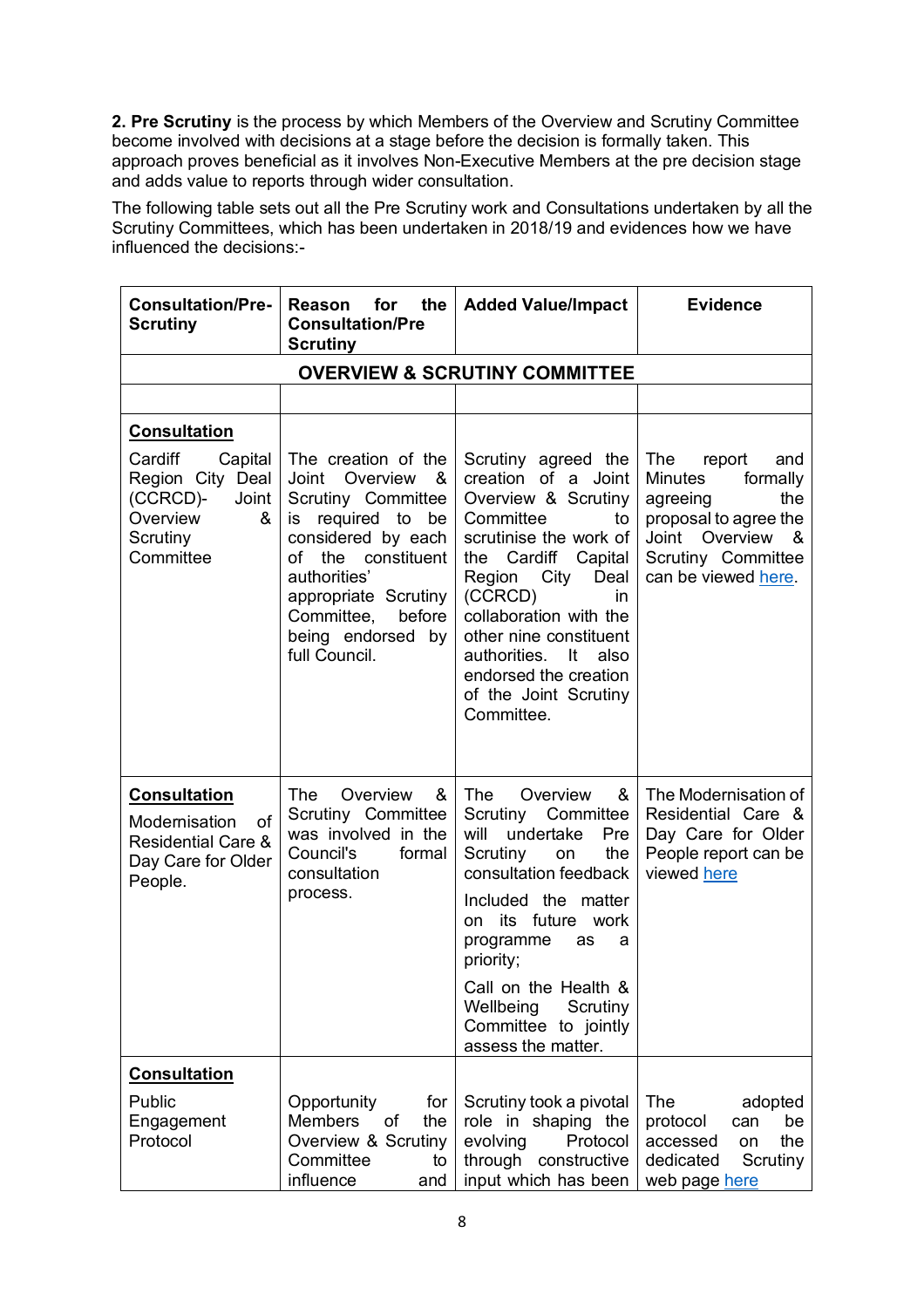|                                                                                                                                                                                | formally adopt the<br>Protocol<br>advising<br>of<br>members<br>the<br>public how to engage<br>Council's<br>in<br>the<br>Scrutiny process.                                                          | published<br>the<br>on.<br>Scrutiny<br>dedicated<br>web page to increase<br>public<br>participation<br>and engagement.                                                                                                       |                                                                                                                                                   |
|--------------------------------------------------------------------------------------------------------------------------------------------------------------------------------|----------------------------------------------------------------------------------------------------------------------------------------------------------------------------------------------------|------------------------------------------------------------------------------------------------------------------------------------------------------------------------------------------------------------------------------|---------------------------------------------------------------------------------------------------------------------------------------------------|
|                                                                                                                                                                                |                                                                                                                                                                                                    | <b>FINANCE &amp; PERFORMANCE SCRUTINY COMMITTEE</b>                                                                                                                                                                          |                                                                                                                                                   |
| <b>Pre Scrutiny</b><br>Draft<br>Corporate<br>Performance<br>(CPR)<br>Report<br>2018/19.<br>A copy of the draft<br>Corporate<br>Performance<br>be<br>Report can<br>viewed here; | In line with its Terms<br>οf<br>Reference<br>the<br>&<br>Finance<br>Performance<br>Scrutiny Committee<br>requested<br>is<br>to<br>analyse and review<br>the draft Corporate<br>Performance Report. | Scrutiny<br>made<br>a<br>number of valuable<br>observations as part<br>of the pre scrutiny<br>exercise and where<br>possible those have<br>been captured in the<br>updated<br>Corporate<br>Performance<br>Report<br>2018/19. | Feedback<br>included<br>in the updated report<br>$to$ :-<br>Cabinet -17 <sup>th</sup><br>July<br><b>2018</b> here<br>Council $-25th$ July<br>2018 |
| <b>Pre Scrutiny</b><br>2019/20 Revenue<br><b>Budget Strategy-</b><br>copy of the<br>a<br>2019/20 report can<br>be accessed here                                                | In line with its Terms<br>Reference<br>the<br>οf<br>&<br>Finance<br>Performance<br>Scrutiny Committee<br>requested<br>is<br>to<br>review the 2019/20<br><b>Budget</b><br>Revenue<br>Strategy.      | Scrutiny worked hard<br>to challenge the<br><b>Council's 2019/20</b><br>Revenue Budget<br>Strategy and<br>expressed its views<br>to Cabinet in respect<br>of budget strategy<br>proposals.                                   | Feedback<br>included<br>in the updated report<br>to Cabinet $-14^{\text{th}}$<br>February 2019 here                                               |
| <b>Consultation</b><br>2019/20 Revenue<br>Strategy<br><b>Budget</b><br>Consultation<br>viewed<br>Can<br>be<br>here                                                             | <b>The</b><br>Finance<br>&<br>Performance Terms<br>οf<br>Reference<br>includes the annual<br><b>Budget</b><br>Revenue<br>Consultation<br>process.                                                  | Scrutiny provided<br>feedback to Cabinet<br>along with other<br>consultees so that<br>Cabinet can agree a<br>proposed Budget<br>Strategy 2019/20                                                                             | <b>Feedback to Cabinet</b><br>the<br>included<br>in.<br>updated<br>report<br>to<br>14 <sup>th</sup><br>Cabinet<br>February 2019 here              |
| <b>COMMITTEE</b>                                                                                                                                                               |                                                                                                                                                                                                    | PUBLIC SERVICE DELIVERY, COMMUNITIES & PROSPERITY SCRUTINY                                                                                                                                                                   |                                                                                                                                                   |
| <b>Pre Scrutiny</b><br>Out & About Two-<br>The Rights of Way<br>Improvement Plan<br>(ROWIP) for RCT<br>2019-2019                                                               | Scrutiny shaped the<br>Improvement<br>Plan<br>which would inform<br>this<br>important<br>document<br>going<br>forward.                                                                             | Scrutiny endorsed the<br>ROWIP to<br>Cabinet<br>Scrutiny<br>and<br>requested<br>that<br>all<br>links on social media<br>relating to interactive<br>maps are bilingual.                                                       | Scrutiny<br>endorsed<br>the adoption of the<br><b>ROWIP</b><br>for<br><b>RCT</b><br>2019-2029.                                                    |
| <b>Consultation</b>                                                                                                                                                            |                                                                                                                                                                                                    |                                                                                                                                                                                                                              |                                                                                                                                                   |
| South<br>Wales<br>Police<br>National                                                                                                                                           | Sitting in its role as<br>the Council's Crime                                                                                                                                                      | Following<br>the<br>consultation<br>process                                                                                                                                                                                  | Next year Scrutiny<br>will<br>the<br>assess                                                                                                       |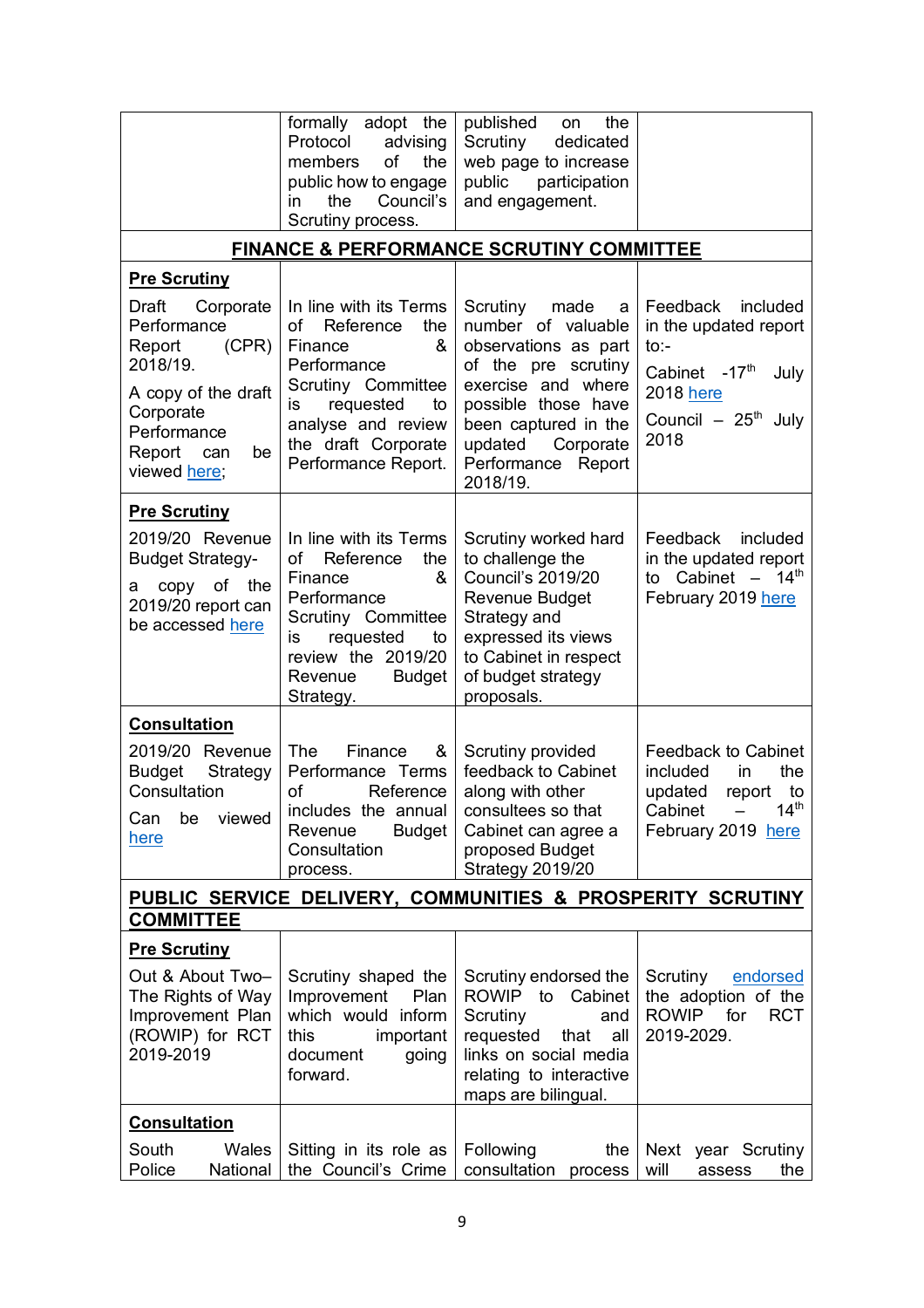| of<br>review<br>Partnerships<br>and<br>Communities<br>Together (PACT)<br>meetings.                           | &<br><b>Disorder</b><br>Committee, Scrutiny<br>was consulted on the<br>of PACT<br>role<br>to<br>its<br>assess<br>effectiveness.                                                                                                                                             | comprehensive<br>a<br>will<br>be<br>report<br>delivered to the Crime<br>&<br><b>Disorder</b><br>Committee in the next<br>Municipal Year.                                                                                                                                                                                              | of<br>the<br>outcome<br>National review and<br>continue its focus on<br>the impact of the<br>changes<br>made<br>to<br>these<br>community<br>meetings.                                                                                                                                                                        |
|--------------------------------------------------------------------------------------------------------------|-----------------------------------------------------------------------------------------------------------------------------------------------------------------------------------------------------------------------------------------------------------------------------|---------------------------------------------------------------------------------------------------------------------------------------------------------------------------------------------------------------------------------------------------------------------------------------------------------------------------------------|------------------------------------------------------------------------------------------------------------------------------------------------------------------------------------------------------------------------------------------------------------------------------------------------------------------------------|
| <b>Consultation</b><br>Assess the impact<br>the Council's<br>οf<br>Planning<br>&<br>Development<br>Committee | Scrutiny<br>assessed<br>the effectiveness of<br>the<br>current<br>arrangements<br><i>in</i><br>place<br>for<br>the<br>Council's Planning &<br>Development<br>Committee.                                                                                                     | Some of the Scrutiny<br>recommendations<br>included:-<br>Training<br>for<br>all<br><b>Members</b><br>on<br>the<br>planning process with<br>an invitation to the<br>Wales<br>Director of<br>Planning<br>Inspectorate.                                                                                                                  | Planning<br>The<br>Inspectorate<br>delivered training on<br>24 <sup>th</sup><br>role<br>his<br>on<br>January 2019;<br>Consultation<br>Pre<br>training<br>was<br>18 <sup>th</sup><br>delivered<br>on<br>October 2018;<br>'Plot Shop' Initiative<br>training was received<br>8 <sup>th</sup><br><b>November</b><br>on<br>2018. |
|                                                                                                              |                                                                                                                                                                                                                                                                             | PRE SCRUTINY TO BOTH THE HEALTH & WELLBEING SCRUTINY<br><b>COMMITTEE AND CHILDREN &amp; YOUNG PEOPLE SCRUTINY COMMITTEE</b>                                                                                                                                                                                                           |                                                                                                                                                                                                                                                                                                                              |
| Taf<br>Cwm<br>Safeguarding<br><b>Board</b><br>Annual<br>Report 2017/2018                                     | The Cwm Taf<br>Safeguarding Board<br>has a statutory<br>responsibility<br>to publish an Annual<br>Report on 31st July<br>each year, to<br>demonstrate its<br>effectiveness in<br>exercising its<br>functions in the<br>preceding financial<br>year.                         | <b>Both</b><br>Scrutiny<br>Committees<br>endorsed the Cwm<br>Safeguarding<br>Taf<br>Board Annual Report<br>2017/2018 although a<br>number of requests<br>for<br>follow-up<br>information<br>and<br>reports came out of<br>this review so that<br>Scrutiny can continue<br>monitor<br>and<br>to<br>challenge the work of<br>the Board. | The final Cwm Taf<br>Safeguarding Board<br>Annual<br>Report<br>2017/2018 can<br>be<br>viewed here                                                                                                                                                                                                                            |
| Draft Director Of<br><b>Services</b><br>Social<br>Report<br>Annual<br>2017/18                                | Part 8 of the Social<br>&<br>Well-<br>Services<br>being (Wales) Act a<br>Code<br>of Practice<br>requires the Director<br>of Social Services to<br>produce an annual<br>report.<br>The<br>report<br>is<br>presented to<br>both<br>Committees for a pre<br>scrutiny exercise. | Following<br>a<br>challenging<br>session<br>the Director of Social<br><b>Services</b><br>Annual<br>Report 2017/18 was<br>agreed<br>both<br>by<br><b>Scrutiny Committees.</b>                                                                                                                                                          | The final report was<br>considered<br>by<br><b>Cabinet here</b>                                                                                                                                                                                                                                                              |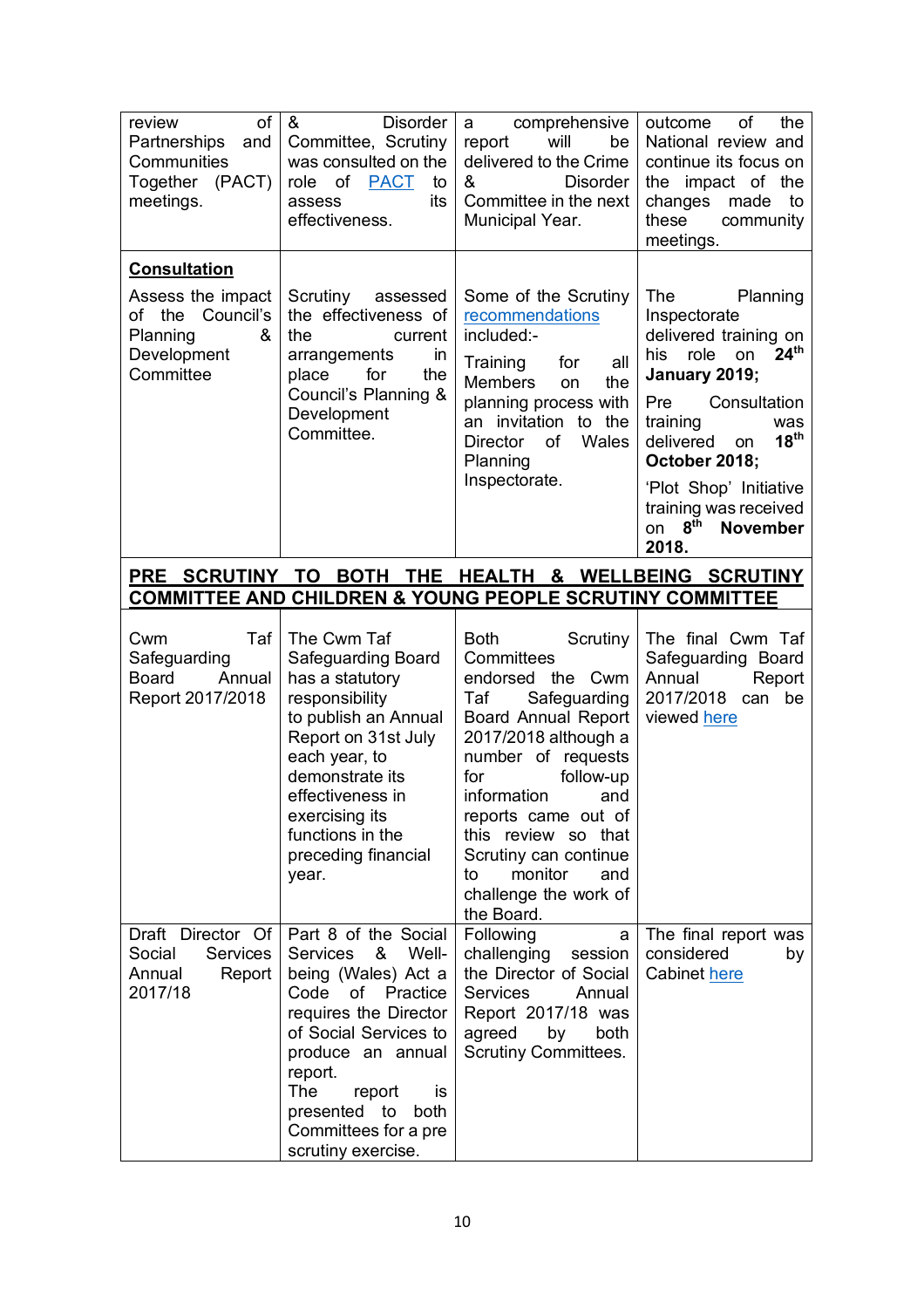| Representations &<br>Complaints<br>Procedures<br><b>Annual Report</b>                                                                                                                                                                                                                                               | It is a requirement of<br>the Social Services<br>Complaints<br>Procedure (Wales)<br>Regulations<br>Procedure 2014 that<br>the Local Authority<br>produce an annual<br>report and that the<br>report is considered<br>by the appropriate<br>Scrutiny Committee.                                                                                                                                   | Health & Wellbeing<br><b>Scrutiny Committee &amp;</b><br>Children<br>& Young<br>Scrutiny<br>People<br>Committee<br>Acknowledged<br>the<br>work undertaken by<br>the Social Services<br>Complaints Team and<br>implementation of the<br>service model going<br>forward.                           | The final report can<br>be viewed here. |
|---------------------------------------------------------------------------------------------------------------------------------------------------------------------------------------------------------------------------------------------------------------------------------------------------------------------|--------------------------------------------------------------------------------------------------------------------------------------------------------------------------------------------------------------------------------------------------------------------------------------------------------------------------------------------------------------------------------------------------|--------------------------------------------------------------------------------------------------------------------------------------------------------------------------------------------------------------------------------------------------------------------------------------------------|-----------------------------------------|
|                                                                                                                                                                                                                                                                                                                     |                                                                                                                                                                                                                                                                                                                                                                                                  | <b>HEALTH &amp; WELLBEING SCRUTINY COMMITTEE</b>                                                                                                                                                                                                                                                 |                                         |
| <b>Pre Scrutiny</b>                                                                                                                                                                                                                                                                                                 |                                                                                                                                                                                                                                                                                                                                                                                                  |                                                                                                                                                                                                                                                                                                  |                                         |
| Rhondda<br>Cynon<br><b>Taf Homelessness</b><br>Strategy 2018-22                                                                                                                                                                                                                                                     | examine<br>the<br>To<br>suitability of the draft<br>Homelessness<br>Strategy for 2018-<br>2022                                                                                                                                                                                                                                                                                                   | Agreed<br>that<br>the  <br>strategic<br>objectives<br>and actions proposed<br>in the strategy are<br>implemented with a<br>commitment to further<br>review in the coming<br>year.                                                                                                                | The final report can<br>be viewed here  |
| <b>Pre Scrutiny</b><br>2014<br>Additional<br>Licensing Scheme<br><b>Houses</b><br>for<br>in<br><b>Multiple</b><br>Occupation<br>(HMOs)<br>New<br>Additional<br><b>Licensing Scheme</b><br><b>HMOs</b><br>from<br>for<br>2019,<br>April<br>in<br>accordance<br>with<br>the provisions of<br>the Housing Act<br>2004. | To<br>the<br>assess<br>effectiveness of the<br>2014<br>Additional<br>Scheme<br>Licensing<br>for<br>Houses<br>in<br>Multiple Occupation<br>(HMOs) and, subject<br>to those findings, to<br>scrutinise<br>the<br>proposal to declare a<br><b>New</b><br>Additional<br>Licensing<br>Scheme<br>for HMOs from April<br>2019, in accordance<br>with the provisions of<br>the<br>Housing<br>Act<br>2004 | Scrutiny agreed that<br>licensing<br>conditions<br>should be placed on<br><b>HMO</b><br>all<br>licences<br>granted<br>by<br>the<br>Council<br>under<br>both<br>the<br>Mandatory<br>Scheme<br>Licensing<br>the<br>and<br>proposed<br>Additional<br>new<br>Scheme<br>Licensing<br>from April 2019. | The report can be<br>accessed here.     |
| <b>Consultation</b><br>Community<br>Day<br>Centres                                                                                                                                                                                                                                                                  | Scrutiny played its<br>part in the Council's<br>formal<br>consultation<br>process with service<br>and<br>local<br>users<br>communities on the<br>future<br>of<br>the<br>remaining<br>four                                                                                                                                                                                                        | Scrutiny<br>provided<br>robust<br>feedback to<br>that<br>the<br>ensure<br>service<br>current<br>provision<br>cost<br>is<br>effective<br>and<br>is<br>meeting the Council's<br>commitment to deliver                                                                                              | The report can be<br>accessed here.     |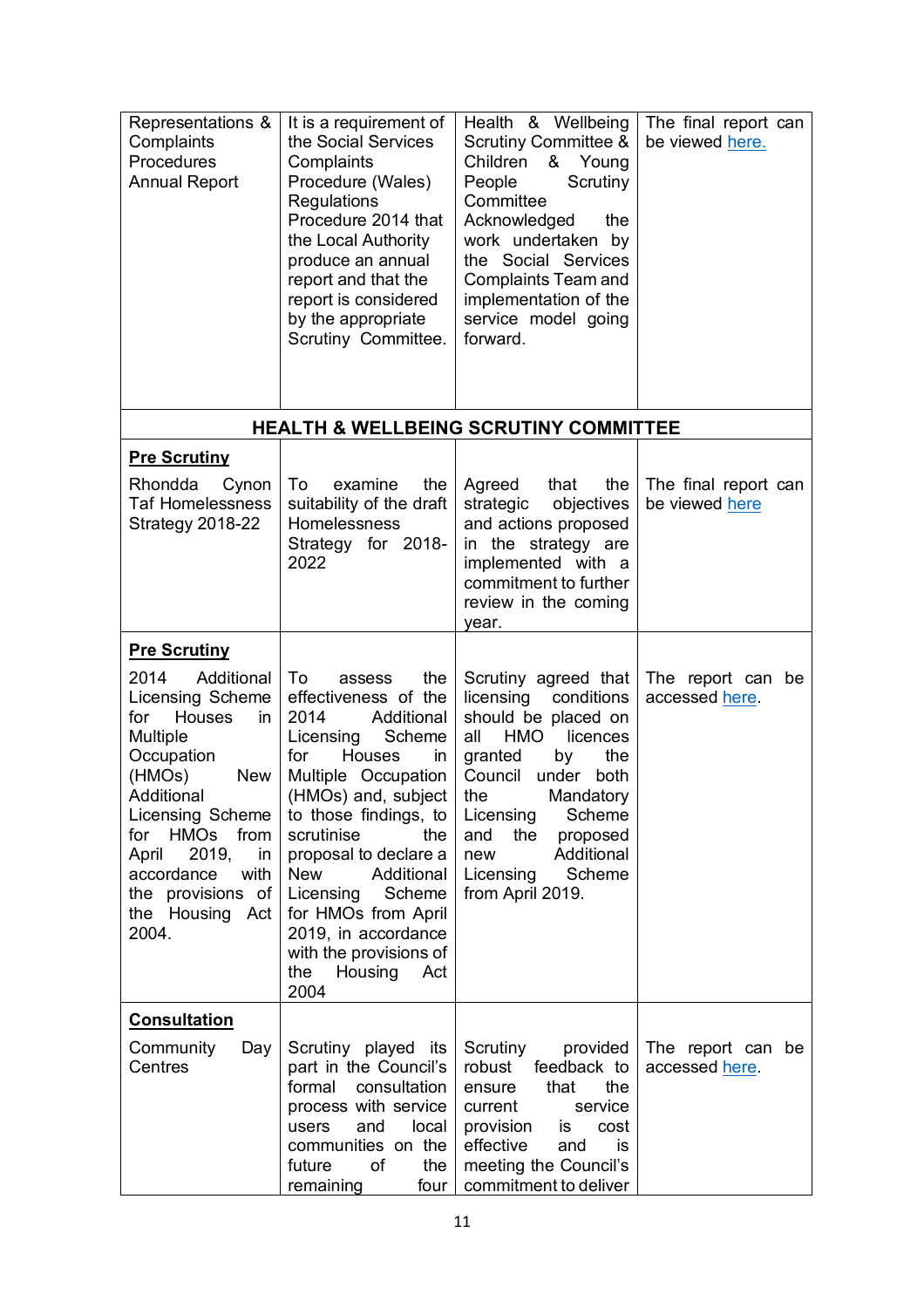|                                                                          | Community<br>Day<br>centres.                                                                                                                                                                                                                                 | the best<br>possible<br>services.                                                                                                                                                                                                             |                                                                                                                                                         |
|--------------------------------------------------------------------------|--------------------------------------------------------------------------------------------------------------------------------------------------------------------------------------------------------------------------------------------------------------|-----------------------------------------------------------------------------------------------------------------------------------------------------------------------------------------------------------------------------------------------|---------------------------------------------------------------------------------------------------------------------------------------------------------|
| <b>Consultation</b><br><b>Draft</b><br>Toilet<br>Strategy                | informed<br>Scrutiny<br>the<br>development of the<br>Council's local Toilet<br>Strategy which had<br>been the focus of a<br>consultation process<br>with providers and<br>residents around<br>their needs.                                                   | Scrutiny fed into the<br>consultation process<br>aim<br>with<br>the<br>0f<br>improving access and<br>provision<br>of<br>toilet<br>facilities county wide.                                                                                     | The<br>consultation<br>report<br>be<br>can<br>accessed here.                                                                                            |
|                                                                          |                                                                                                                                                                                                                                                              | <b>CHILDREN &amp; YOUNG PEOPLE SCRUTINY COMMITTEE</b>                                                                                                                                                                                         |                                                                                                                                                         |
| <b>Consultation</b>                                                      |                                                                                                                                                                                                                                                              |                                                                                                                                                                                                                                               |                                                                                                                                                         |
| $21^{st}$<br>Century<br>Schools<br>Modernisation<br>Proposal             | Opportunity<br>to<br>engage in the formal<br>consultation process<br>in respect of the 21 <sup>st</sup><br>Century<br>Schools<br>Programme<br>Proposals to improve<br>Education<br>$\mathsf{I}$<br>Pontypridd and in the<br>Cynon Valley.                    | Scrutiny<br>provided<br>significant<br>contributions to the<br>21 <sup>st</sup> Century Schools<br>Modernisation<br>which<br>proposal<br>enabled<br>the<br>Committee<br>to<br>contribute<br>the<br>to<br>service change at an<br>early stage. | $21^{\rm st}$<br><b>The</b><br>Century<br>Schools Programme<br>Proposals to improve<br>Education Provision<br>in the Cynon Valley<br>can be viewed here |
| <b>Consultation</b>                                                      |                                                                                                                                                                                                                                                              |                                                                                                                                                                                                                                               |                                                                                                                                                         |
| Accommodation<br><b>Strategy for Young</b><br>People 16+                 | draft<br>The<br>strategy<br>outlines<br>how<br>Rhondda Cynon Taff<br>County Borough<br>Council will in the<br>future<br>approach<br>supporting<br>young<br>people 16+ years of<br>age who will leave<br>and<br>need<br>care<br>accommodation and<br>support. | Scrutiny endorsed the<br>draft accommodation<br>strategy<br>for Young<br>People aged 16+<br>years of age Leaving<br>Care and will monitor<br>the implementation<br>and delivery of the<br>Strategy.                                           | <b>The</b><br>draft<br>Accommodation<br>Strategy for Young<br>people aged 16+<br>years can be found<br>here.                                            |
| <b>Pre Scrutiny</b><br>School Attendance<br>$2018 -$<br>Strategy<br>2021 | Scrutiny highlighted<br>the need to raise<br>awareness of good<br>attendance<br>school<br>and improve the<br>current rates across<br>Rhondda Cynon Taf.                                                                                                      | Scrutiny<br>recommended :-<br>The establishment of<br>Truancy Watch and<br>Truancy Free Zones<br>initiatives and getting<br>School<br>Governors<br>involved early on in<br>any future school                                                  | The final report can<br>be viewed here.                                                                                                                 |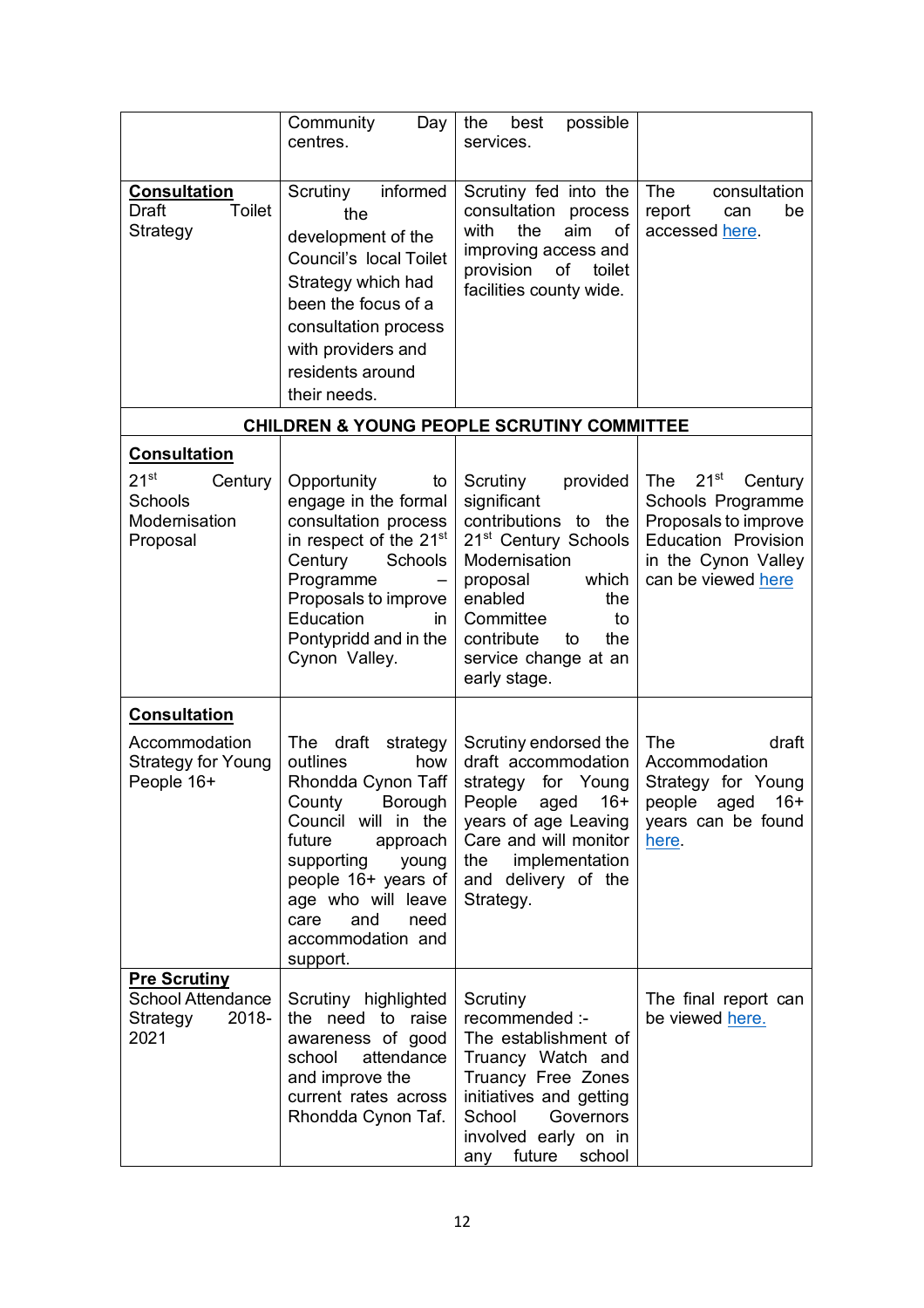|                                                                       |                                                                                                                                                                                                               | attendance<br>discussions.                                                                                                           |                                                                             |
|-----------------------------------------------------------------------|---------------------------------------------------------------------------------------------------------------------------------------------------------------------------------------------------------------|--------------------------------------------------------------------------------------------------------------------------------------|-----------------------------------------------------------------------------|
| <b>Pre Scrutiny</b><br>Sufficiency<br>Play<br>Assessment<br>2019/2020 | Scrutiny wanted the<br>opportunity<br>approve the Play<br>Sufficiency<br>Assessment<br>(PSA)<br>plan  <br>and action<br>before its submission<br>Welsh<br>to<br>Government by 31 <sup>st</sup><br>March 2019. | Scrutiny contributed<br>to to and endorsed the<br>PSA and action plan<br>and agreed for it to be<br>submitted to Welsh<br>Government | The Play Sufficiency<br>Assessment<br>2019/2020 can<br>be<br>accessed here. |

3. Scrutiny also provided constructive challenge and positive criticism in the following areas to help the process of driving improvements across the Council.

# **Public Service Delivery, Communities & Prosperity Scrutiny Committee**

- Street Care Enforcement in RCT
- Taff Vale Redevelopment
- Improving Recycling in RCT
- Public Space Protection Order (PSPO) Dog Control
- Welsh Public Library Standards Annual Report 2017/2018
- Maladministration Complaints to the Public Ombudsman for Wales 2017/2018
- Transformation of the Mobile Library Service in RCT
- Supplementary Planning Guidance (SPG) for Houses in Multiple Occupation (HMO's)
- Statutory Process for the removal of Caravans and other Obstructions from the Highway
- Civil Parking Enforcement

# **Public Service Delivery, Communities & Prosperity Scrutiny Committee (Crime & Disorder**)

- DIVERT 18-25 Project
- Wales Integrated Serious & Dangerous Offender Management (WISDOM) Project
- Cwm Taf Community Safety Delivery Plan 2018-2021
- Anti-Social Behaviour in Partnership

# **Overview & Scrutiny Committee**

- Local Authority Arrangements to Safeguard Children and Adults at Risk
- RCT's Digital Work Programme
- Information Management (to include General Data Protection Review (GDPR)
- Fire Risk Assessment A Review of Procedures for Council Owned/Occupied Buildings
- Wales Audit Office Annual Improvement Report
- Annual Report of the Leader of the Council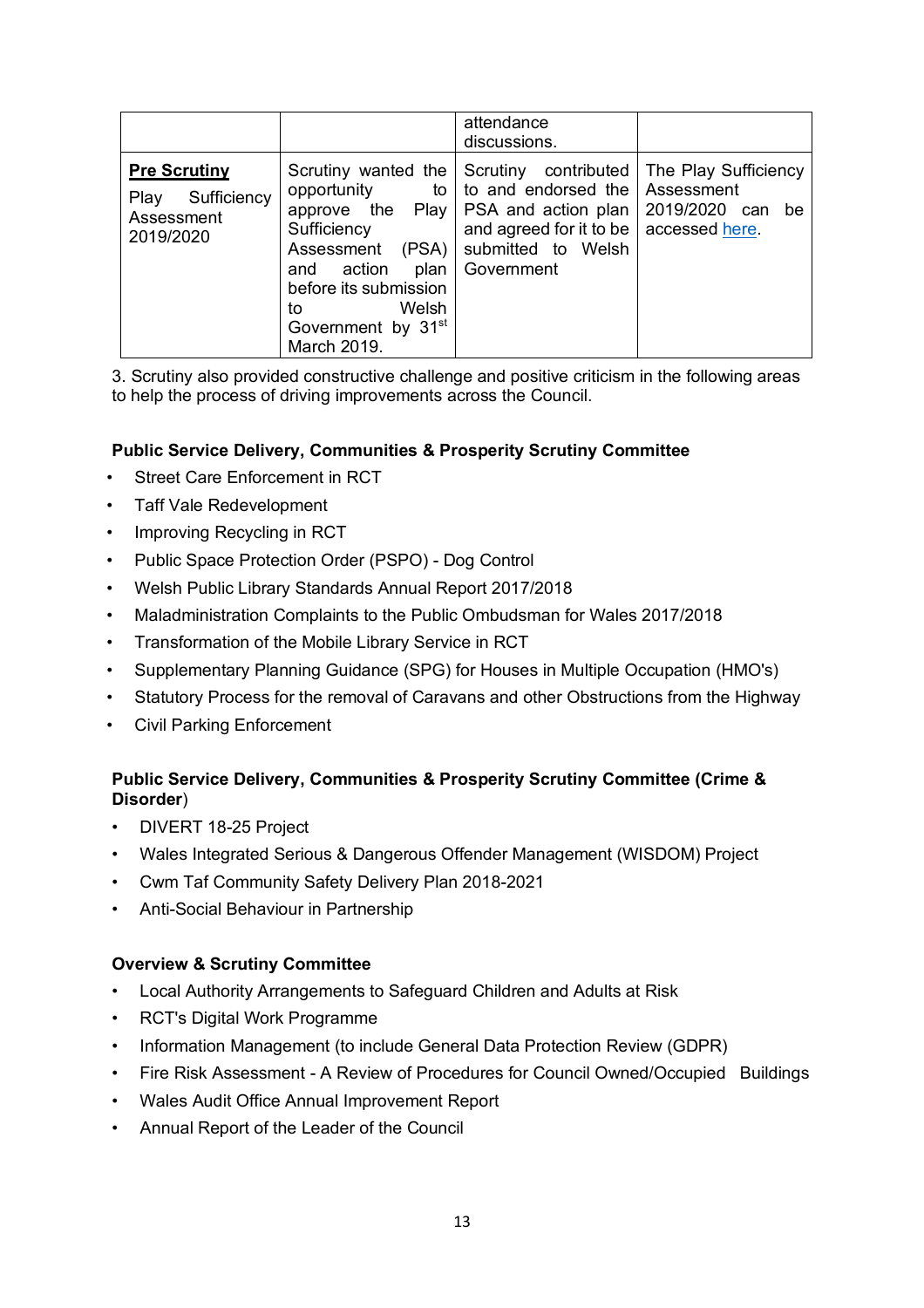# **Health & Wellbeing Scrutiny Committee**

- Development & Delivery of 3G Pitches throughout Rhondda Cynon Taf
- Empty Homes Strategy 2018-2021
- Stay Well at Home Service
- Food Hygiene Rating Scheme
- Evaluating the Impact of Transferring the Kennelling Facility to Hope Rescue
- Delayed Transfers Of Care
- Mental Health Awareness

# **Children & Young People Scrutiny Committee (Education)**

- Outcomes of Children Looked After in RCT 2016/17
- Fixed Penalty Notice Review for Regular Non School Attendance
- Welsh in Education Strategic PLan (WESP)
- Monitoring of all the Key Stages
- Additional Learning Needs & Education Tribunal (ALN ET)
- SEREN Hub
- Outcomes for Children Accessing Education Other than at School (EOTAS) 2017/2018
- Impact of the Work of the Central South Consortium Business Plan on RCT

# **Children & Young People Scrutiny Committee (Children's Services)**

- RCT Children Looked After Quality Assurance Panel Work Plan 2018/19
- Corporate Parenting Annual Report
- Regional Adoption Annual Report
- Resilient Families Service in RCT
- Cwm Taf Youth Offending Service
- Placements of RCT Children Looked After
- School Based Counselling Service 2017/18
- RCT Young Carer's Service

### **Finance & Performance Scrutiny Committee**

- Council Corporate & Service Self-Assessment
- Treasury Management Strategy Report 2019/20
- Mid-Year Treasury Management Activity Report
- Capital Strategy Report 2019/20
- Community Meal Central Production
- Community Infrastructure Levy (CIL)
- Review of 2018/19 Performance Indicator Targets
- Corporate Asset Management Plan 2018/19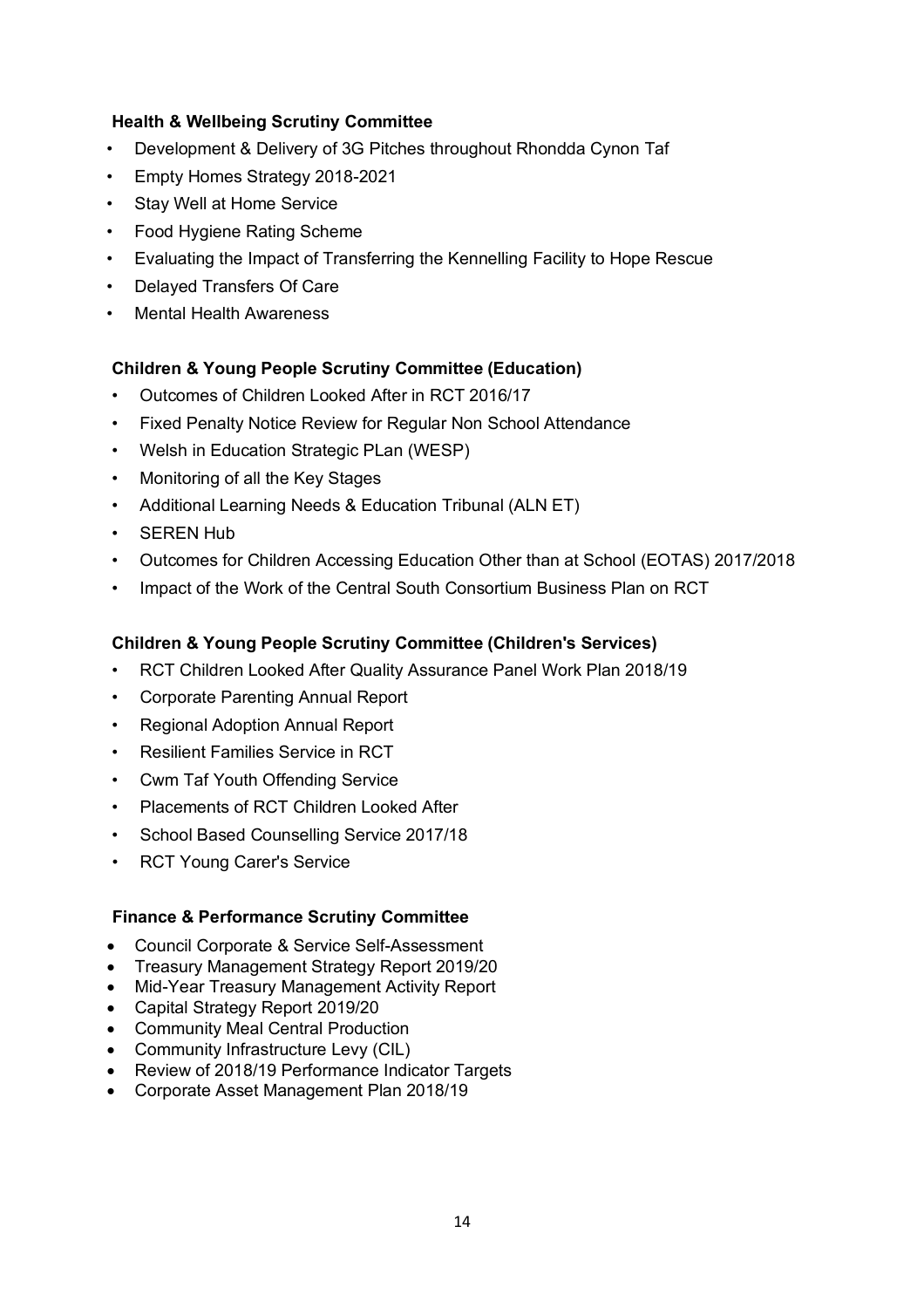# **OVERVIEW & SCRUTINY COMMITTEE**





**L. M. Adams - Chair S. Evans - Vice Chair**







**H.Boggis J.Bonetto J.Brencher G. Caple**









**A. Cox E. George M. Griffiths J. Harries**



**P. Jarman D. Macey**









**S. Morgans E. Stephens**

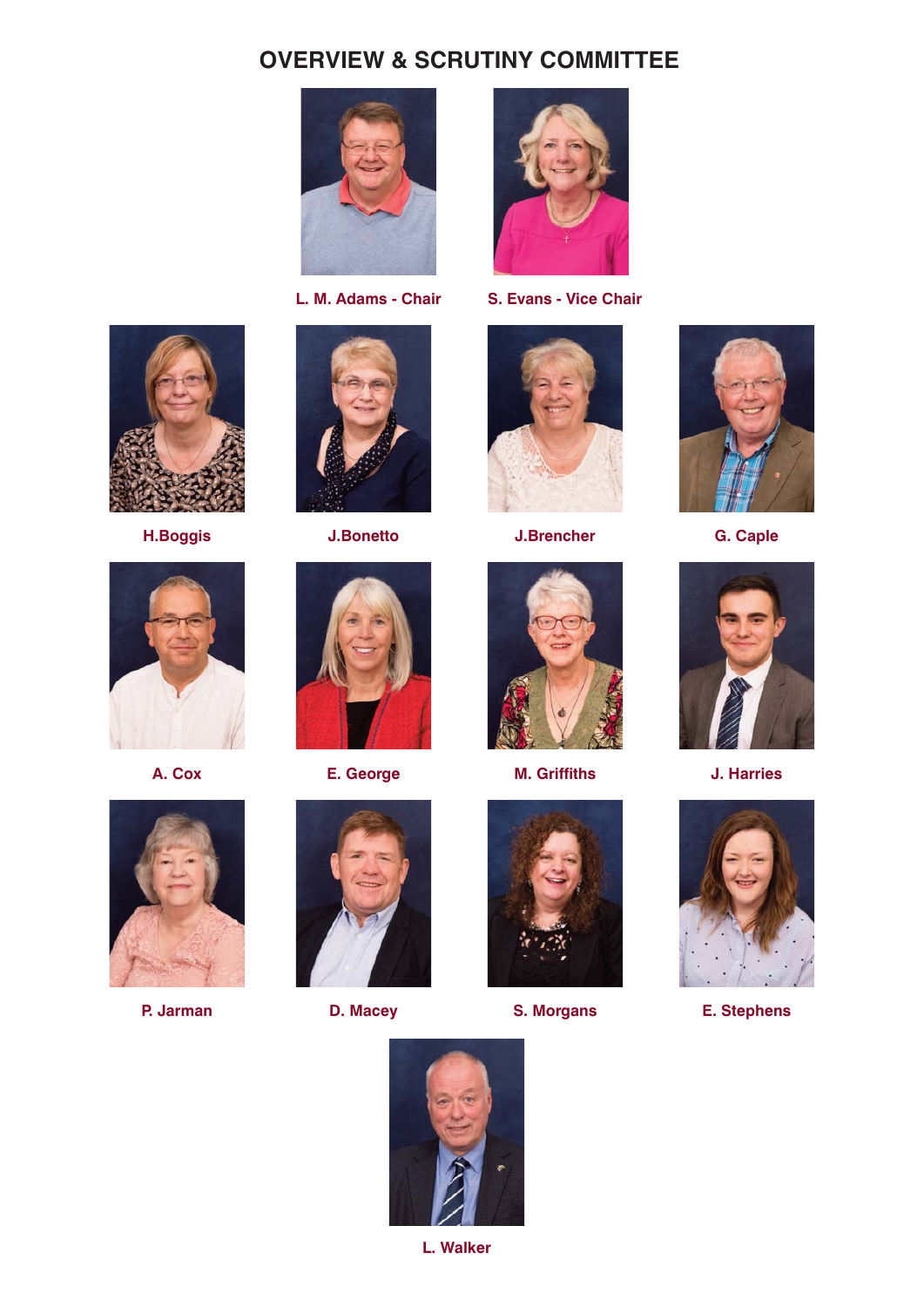# **Terms of Reference**

*To co-ordinate the work of the four thematic scrutiny committees and ensure that the work of each of these committees is effective. The Committee is responsible for approving the work programmes developed by the four themed scrutiny committees to ensure deliverable, coordinated and outcome focused programmes of work. To fulfil the overview and scrutiny role in relation to "all Council" cross cutting themes which cut across the terms of reference of the four thematic scrutiny committees. The Committee is also responsible for dealing with all 'Callins' (under the Council's Overview and Scrutiny Procedure Rules).*

Since the 2017 Local Government Election, changes have taken place to the Political Balance of the Council which resulted in the current membership of all the Council's Scrutiny Committees increasing from 11 to 15 seats. County Borough Councillor J. James was a Member of this Committee up until 28th November, 2018 when further changes in the Political Balance were made as a result of the reduction in membership of the Plaid Cymru and Conservative political groups. County Borough Councillor J. James was replaced by County Borough Councillor M. Griffiths following these changes.

The earlier part of this report demonstrates how varied and extensive the work of the Council's Scrutiny function has been this year so with that in mind I would like to reference only a few key areas of work that have been undertaken by the Overview & Scrutiny Committee.

# **'Fit for the Future'**

During the latter part of last year, the Wales Audit Office (WAO) conducted a `light touch` Scrutiny review which would focus on how `fit for the future` the scrutiny functions are within the Welsh Councils. This included, how we are all responding to current challenges such as scrutiny of the Public Services Board. They also followed up on the thematic review that was undertaken in 2016/17 – "Good Governance Arrangements for Determining Significant Service Changes". In order to inform their work, the Wales Audit Office based their methodology on document reviews, interviews of a selection of Cabinet and Scrutiny Members and key Officers as well as observing some Scrutiny Committee meetings. On the 22<sup>nd</sup> October 2018 the results of the review were reported to Overview & Scrutiny Committee and we were asked to evaluate the action plan which set out the Council's response to the proposals for improvement.

This is what the Wales Audit Office said we need to do more of:-

- *Strengthen support for the Scrutiny function;*
- *Better planning of Scrutiny activity; and*
- *Demonstrate the impact of scrutiny.*

These are some of the arrangements we have put in place:-

- *Created a new 'Council Business Unit' which combines the support previously offered independently by Democratic & Member Services and the Executive and Regulatory Business Unit;*
- *Employed a Graduate Scrutiny Officer to undertake specific scrutiny research;*
- *Continue to develop and promote the Scrutiny /Cabinet engagement sessions and Cabinet attendance at our Scrutiny Committees by invitation (to date we have received 6 Cabinet Members and their reports outlining their individual portfolios);*
- *Continue our refreshed approach to Scrutiny work programming and engagement with the Cabinet work programme to identify areas for pre scrutiny at every opportunity; and*
- *Drive evidence of the impact of scrutiny forward through the policy development from recommendations implemented from the Scrutiny Working Groups;*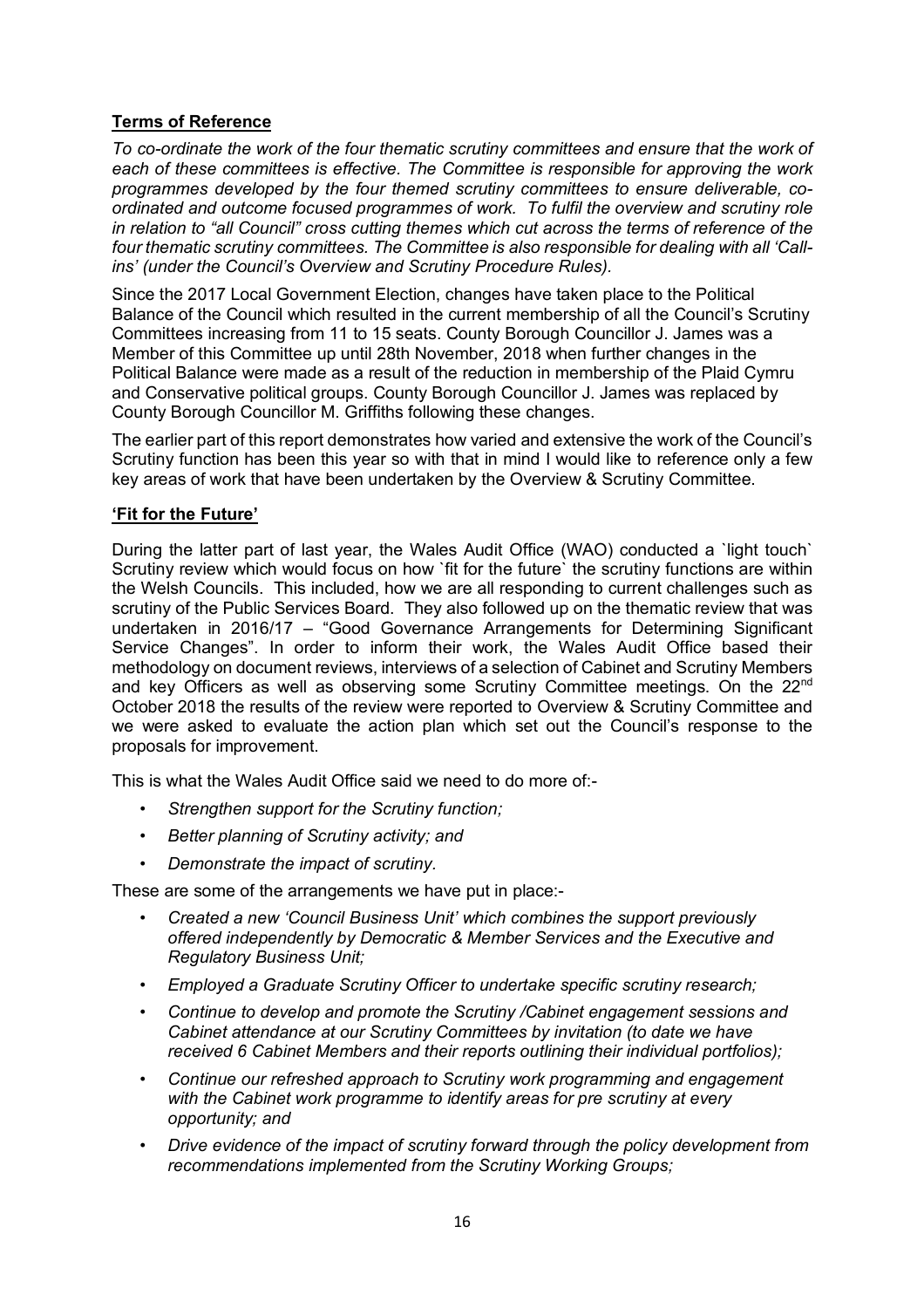Public Engagement - We are still looking at innovative ways to improve public engagement in our Scrutiny arrangement, it continues to challenge us but the Overview & Scrutiny Committee is very involved in identifying where progress still needs to be made. We have developed a public speaking protocol which will enable members of the public to be able to attend our scrutiny meetings should they wish, with guidelines and support on how to join us. This has now been published on the dedicated Scrutiny web pages which will make it accessible and easier to find as the banner to this page can be seen on the web landing page (the first thing we all see when we access the Council's website). We have included 'Scrutiny Chairs 'blog' written by our Scrutiny Chairs which bring a human touch to our scrutiny activity. We were encouraged by the number of visits to these pages over a 12 month period but we will continue to monitor this activity so we can track progress. In the future, we propose to also include information about our scrutiny working groups which form an integral part of the scrutiny work programmes. By focussing on maintaining and refreshing our Scrutiny web pages we will look to improve our residents' participation and their understanding of our Scrutiny process and further develop the platform from which we can continue to promote the work of our scrutiny function.

The importance of evaluation – members of the Overview & Scrutiny Committee have already acknowledged the need for effective evaluation mechanisms so that we can reflect on the value of our Scrutiny activities, what has worked, and what lesson we can learn as this will provide clarity about the impact of and outcomes from our work. We discussed the best way of doing this and decided that following up any recommendations to have been implemented by the Executive could be done in the form of an annual report to the respective Scrutiny Committee, which will evidence progress made and will measure whether the outcomes have impacted on the lives of our residents. We will continue to monitor this next year.

These initial responses have established the groundwork for our local scrutiny improvement journey, which is of course ongoing. We have instructed the Director of Communications and Interim Head of Democratic Services to report to us with his findings on the current scrutiny arrangements so that we can remain proactive with our responses to the WAO. We asked that any new arrangements are reported to us in April 2019 and are in place by the Council's AGM 2019.

### **Well-being of Future Generations Act - Framework for Scrutiny**

I mentioned in my foreword that the Scrutiny Framework developed by the Future Generations Commissioner will shape the way we conduct Scrutiny in the years ahead. At its meeting held on the 3<sup>rd</sup> September 2018, the Overview & Scrutiny Committee agreed to work alongside the Future Generations Future Generations Commissioner's Office to pilot a new Scrutiny toolkit. The latest Scrutiny template issued by the Commissioner was in late February 2019. The Scrutiny Working Group established to undertake this piece of work is made up of a cross section of Scrutiny Members so that they can test the Commissioner's approach, establish a potential RCT scrutiny model for WFG and that upon completion of the work they will return to their respective Scrutiny Committees and lead the way as champions in their field. It is also anticipated that my Scrutiny co-Chairs and Vice Chairs will undertake the training in the future so they can ensure that our approach to scrutiny is as focussed on outcomes as it should be.

At its inaugural meeting held on the  $22<sup>nd</sup>$  January 2019, the Scrutiny working group members were provided with information on the Well-being of Future Generations (Wales) Act 2015 not only to test their understanding of the Act, but to support them in their preparations to consider and test the principles of the Act by considering the development of low carbon vehicle (LCV) infrastructure across RCT (derived originally from a Notice of Motion at Full Council on the 28 February 2018 and subsequently referred to Scrutiny for review).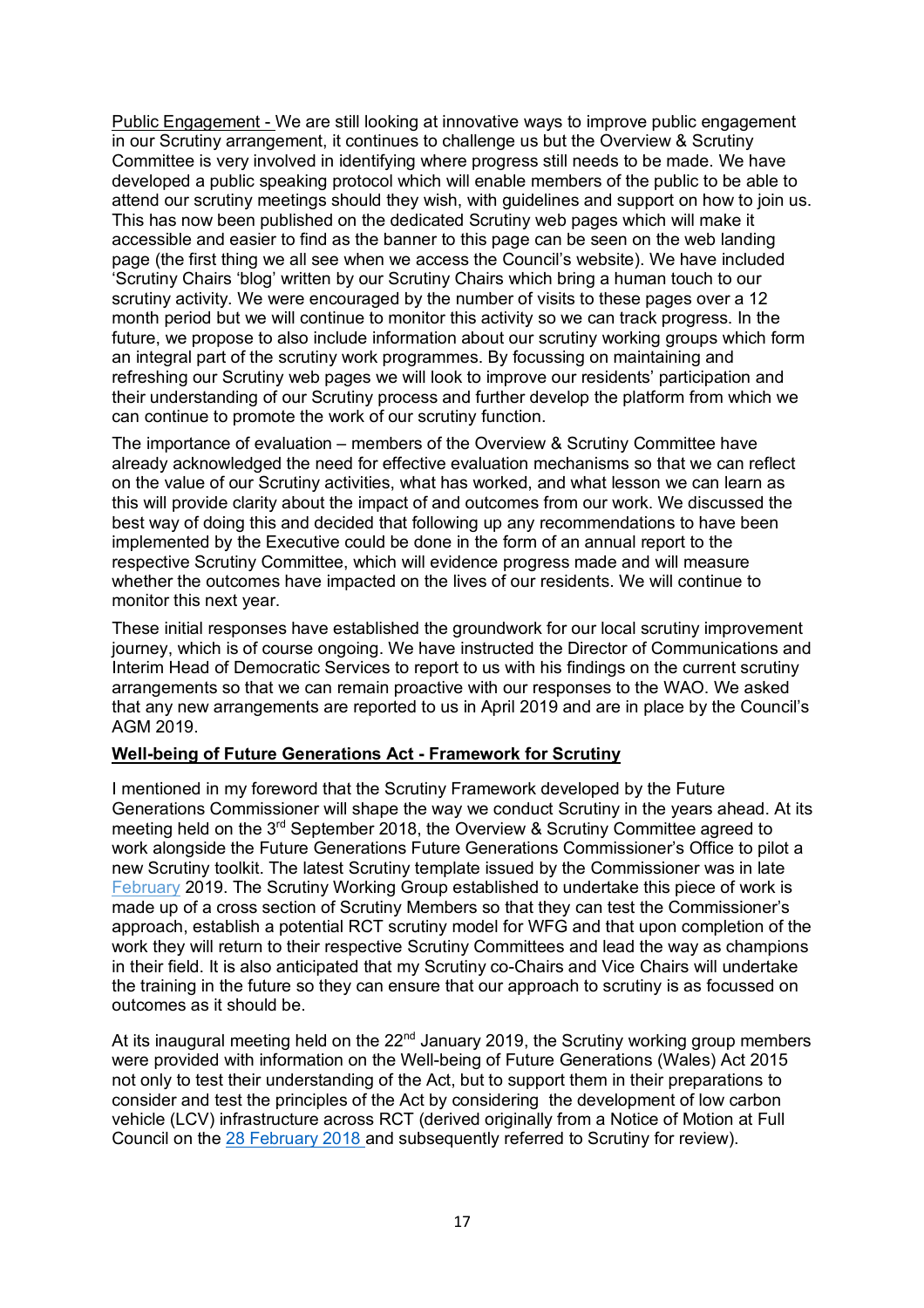The Group's agreed purpose is to consider the development of the infrastructure to support Low Carbon Vehicles that will improve the Economic, Social, Environmental and Cultural well-being of the people and communities of Rhondda Cynon Taf. In its considerations the Scrutiny Working Group is applying the Future Generations Framework for Scrutiny, in particular, the Sustainable Development principle of the Act through the five ways of working, i.e. Integration, Collaboration, Long term thinking, Involvement and Prevention.

As part of its considerations, the Group will analyse and evaluate the development of infrastructure for LCVs throughout Rhondda Cynon Taf which will inform the development of the Council's own fleet efficiency through the adoption of LCV technologies. This approach is enabling the Group to establish a wider view of the challenges and opportunities that LCVs will offer for the people that live, work and visit RCT.

I am excited by this piece of work and anticipate that the recommendations will draw on best practice and evaluations whilst considering the needs of the residents and workforce within RCT by demonstrating that we are working more sustainably towards the seven national Well-being goals.

### **Fire Safety Arrangements for Social Housing, Supported Housing, Houses in Multiple Occupation and Council Owned Buildings.**

The tragedy of the Grenfell Tower disaster was a stark reminder of the paramount importance of the safety of our staff and residents and the need to ensure that our buildings meet requisite safety standards. Following the disaster this Local Authority undertook an audit in respect of Fire Safety Arrangements for Social Housing, Supported Housing, Houses in Multiple Occupation and Council Owned Buildings and it was decided that in view of the cross cutting issues the matter be referred to the Overview and Scrutiny Committee. In early 2018 this Committee conducted an in depth inquiry into this matter and as a result of our interventions a number of important practices have been implemented, such as:-

- The re-establishment of a Fire Safety Working Group to identify key corporate health and safety priorities;
- The provision of specific instructions to reinforce 'Responsible Persons' `site level` duties;
- A review of the list of 'Responsible Persons' for each property; and
- The health & safety team to continue to undertake a rolling programme of fire safety audits which are prioritised on a risk basis.

We also requested to be kept updated with progress reports at regular intervals so we could identify where progress is still needed.

At our meeting in December 2018 discussion focused on the evacuation/fire procedures practiced in residential care homes and schools across the County Borough. Members reported on the need for an additional check to be implemented to ensure that all staff with responsibility for overseeing fire/health & safety procedures understand the processes and responsibilities. Members recommended that an e-learning course with tests to complete is available as an additional level of assurance. We will continue to receive regular progress reports with a view to strengthening the arrangements going forward.

### **Call-In**

In accordance with the Council's Overview and Scrutiny Procedure Rules, this Committee is responsible for dealing with all Call-Ins. A special meeting of the Committee was held on 3<sup>rd</sup> April 2019 to deal with two valid Call-In's which were submitted in respect of a decision taken by the Cabinet relating to the 21<sup>st</sup> Century Schools proposals.

The reason for the Call-In's concerned a number of issues such as the consultation methodology which had been undertaken with relevant stakeholders and interested parties,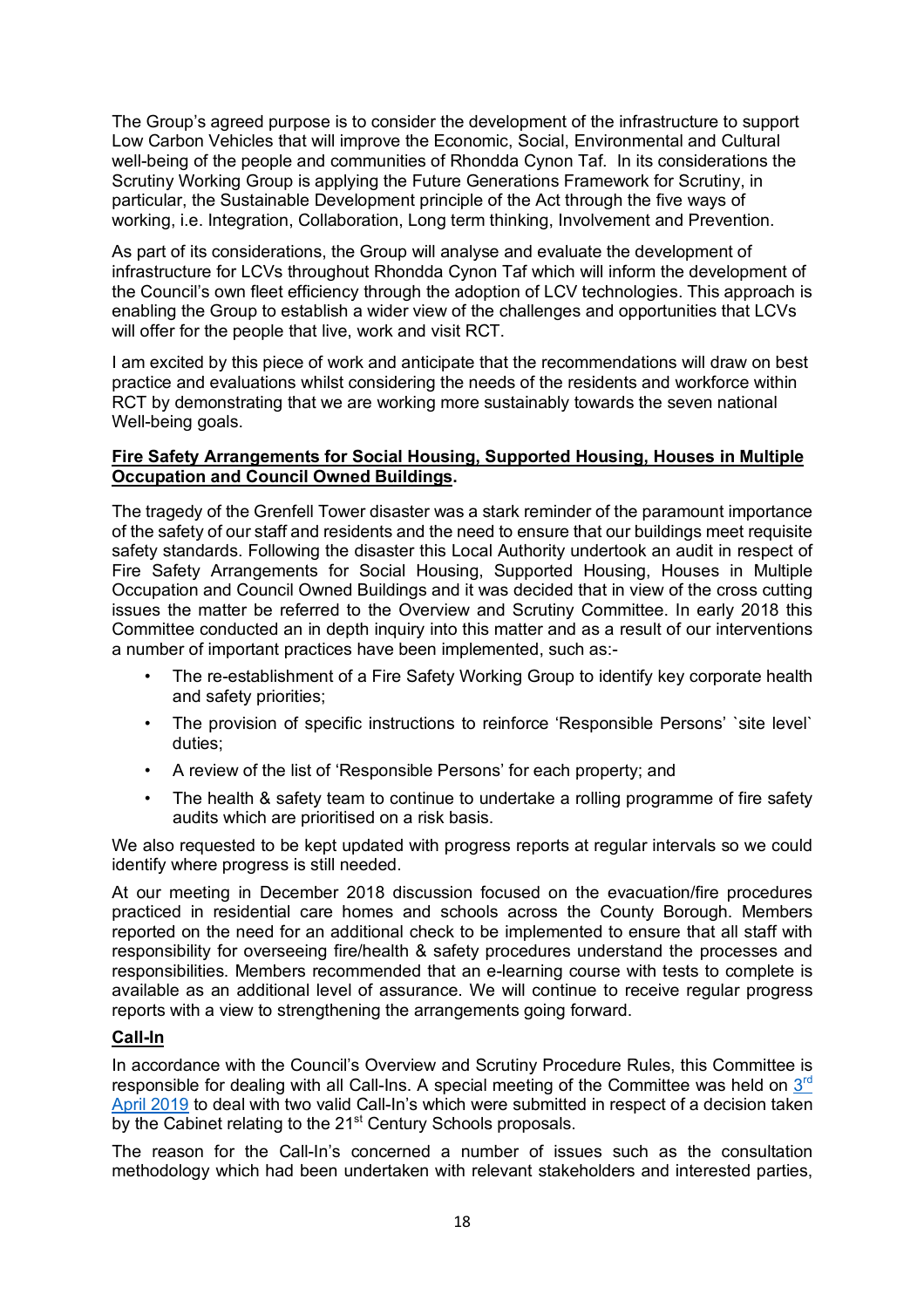Welsh Medium Education and concerns that the Cabinet failed to adequately discharge its duties under the provision of the Welfare of Future Generations (Wales) Act 2015.

The meeting was attended by the Cabinet Member for Education & Lifelong learning as well as the Cabinet Member for Adult Community Services and Welsh Language. We also welcomed three public speakers to our committee who were able to voice their views and concerns to Committee (this was testament to our newly published public participation guide which had been formally been agreed by members of the Overview & Scrutiny Committee and published to the dedicated Scrutiny webpage). Following much discussion and debate of the issues relating to the proposals to reorganise Primary Schools, Secondary Schools and Sixth Form provision in the greater Pontypridd area it was resolved that both Call-In's were unsuccessful i.e. not referred back to the Cabinet for reconsideration.

#### **Conclusion**

I hope we have demonstrated a refreshed approach to work programming this year, addressing how O&S prioritises work in line with member and council objectives and demonstrated how we are responding to the proposals for improvement to our Scrutiny arrangements. I believe we have provided objectivity, logicality, constructive challenge and produced many thoughtful and balanced recommendations that deliver change but we will continue to work hard to improve further on these next year.

I would like to acknowledge my Vice Chair, County Borough Councillor S. Evans who has supported me in my role as Chair of Overview & Scrutiny Committee. Between us we regularly attend meetings of the other four themed Scrutiny Committees to show support for our Scrutiny Chairs. I am grateful to members of the various scrutiny panels for their hard work and contributions throughout the year. I am also grateful to all the local groups, national organisations and individuals who have attended, made presentations and provided evidence at scrutiny meetings, and to Council officers and Cabinet Members for their attendance.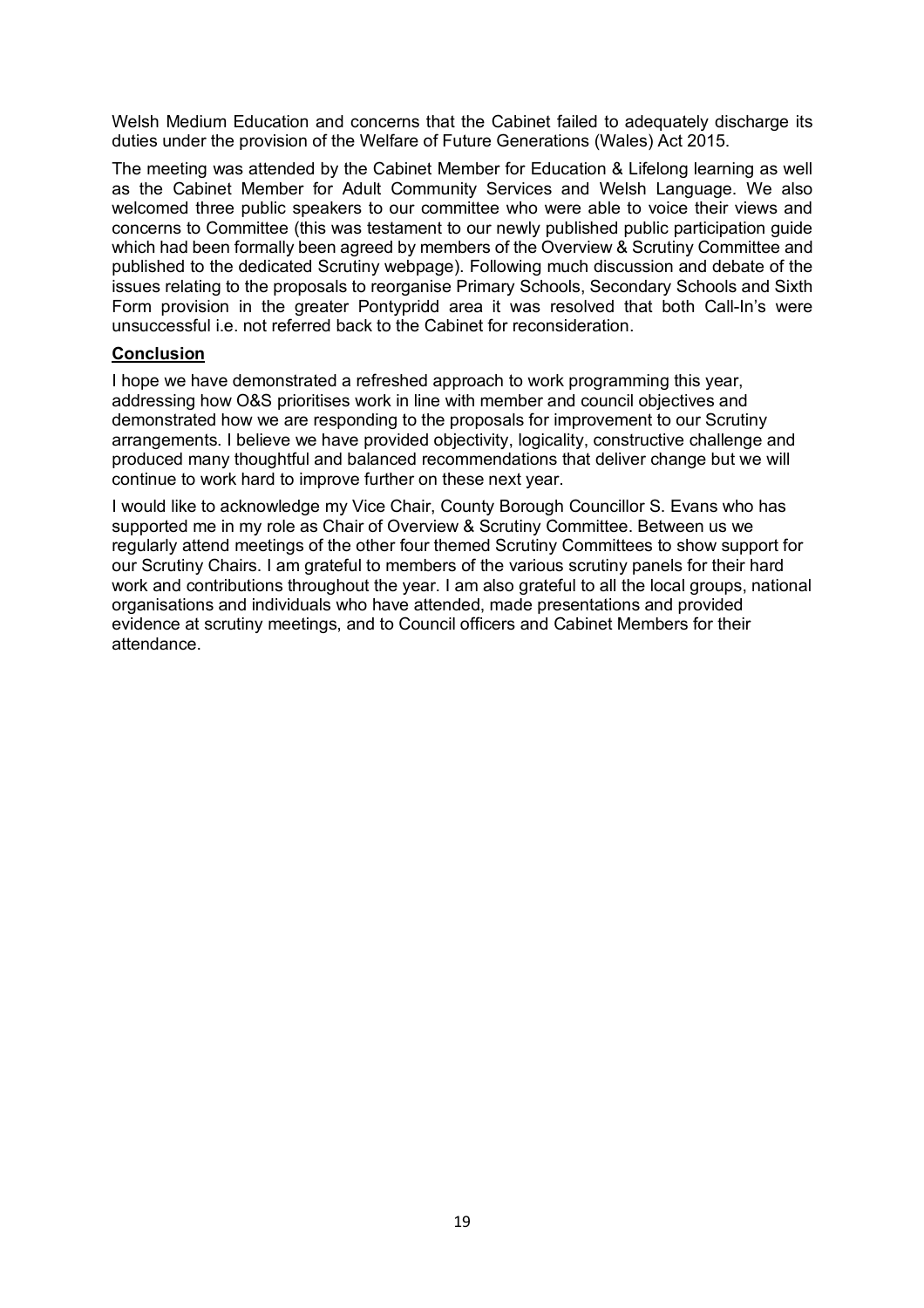# **CHILDREN & YOUNG PEOPLE SCRUTINY COMMITTEE**





**S.Rees-Owen-Chair W.Lewis -Vice-Chair**













**A. Davies-Jones S. Evans H. Fychan M. Griffiths**



**J. Harries G. Jones**







**M. Powell S. Powell**

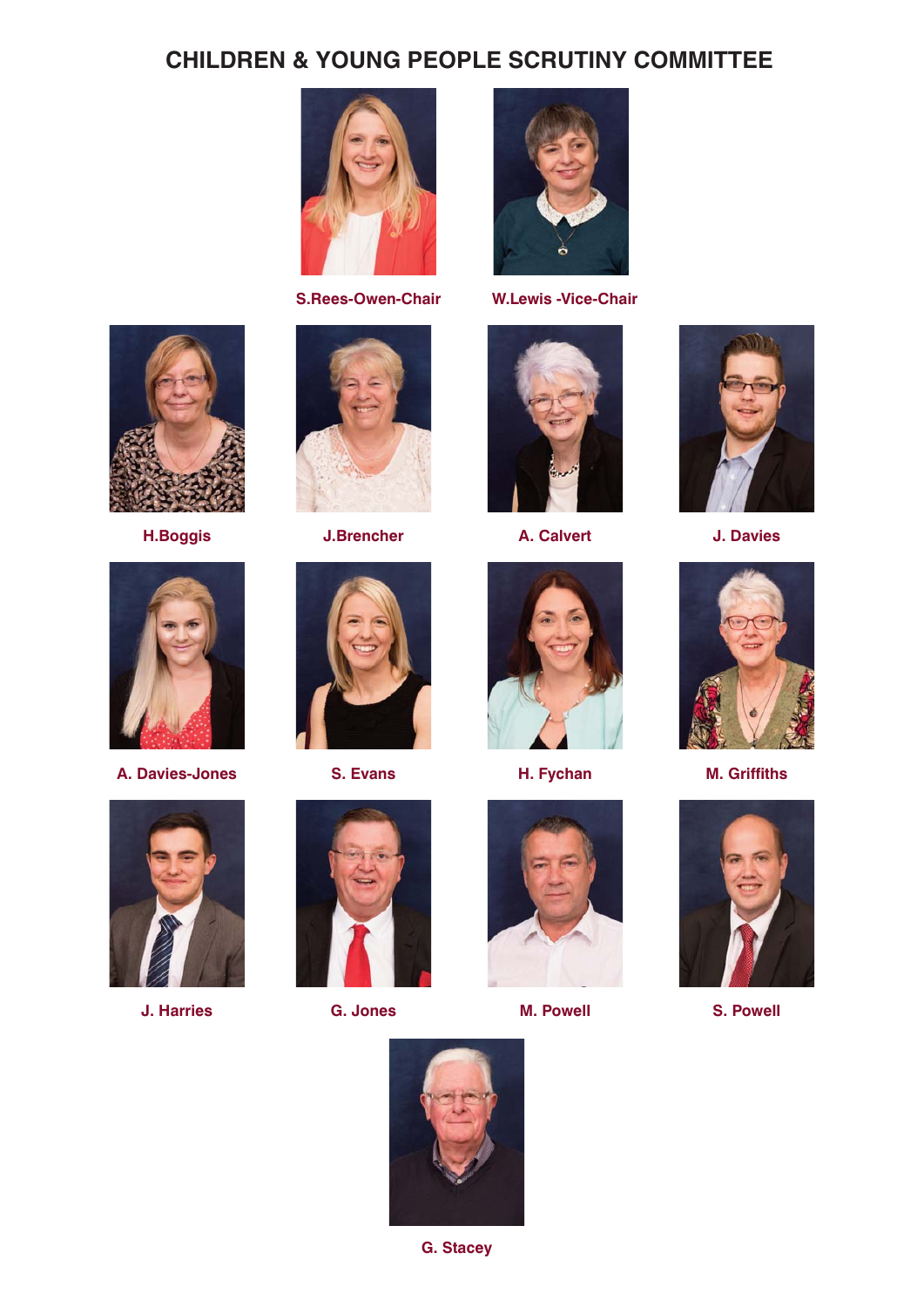# **Terms of Reference**

*The overview & scrutiny role in connection with scrutinising all education provision from 3 - 19 years and Children's Services.*

It is with great pleasure that I report on another productive year as Scrutiny Chair for the Children and Young People Scrutiny Committee along with my Vice Chair Councillor Wendy Lewis who has supported me through a very busy year.

We welcomed County Borough Councillor Alexander Davies-Jones to our Committee following changes to the Political Balance in November 2018 in place of County Borough Councillor Lewis Hooper. We would also like to thank Councillor Hooper for all his hard work whilst being a part of the Committee.

Once again, we have had a very busy year considering both Educational and Children's Services matters, where we consider all the key elements, required to support and safeguard the children and young people of Rhondda Cynon Taf in helping them to reach their potential. I feel along with my fellow Committee Members that we have had a very productive 12 months considering topics of great importance which have and will produce valuable recommendations and outcomes for both this Municipal Year and next.

It would be remiss of me not to mention and thank the Education Co-opted Members who are a valuable part of this Scrutiny Committee. These representatives are not elected members of the Council, and are appointed because of their level of knowledge and experience and they make a very useful contribution to discussions and help make the correct decisions in relation to important matters.

The following topics will provide an overview of the work the Children and Young People Scrutiny Committee.

# **21st Century Schools Modernisation**

I am pleased that as a Committee we have had the opportunity to contribute and comment on a number 21<sup>st</sup> Century Schools proposals which are being considered by the Council. As Chair of the Children and Young People Scrutiny Committee, I am pleased to announce that we are one of the first Scrutiny Committees to take part in this type of process and will have the opportunity in the future to contribute to any further consultations.

On the  $19<sup>th</sup>$  December 2018, we welcomed the opportunity to engage in the formal consultation process in respect of the 21<sup>st</sup> Century School Programmes – Proposals to Improve Education in the Greater Pontypridd Area and Proposals to Improve Education in Cynon Valley. The Director of Education and Inclusion along with Education Officers took Members through the formal Consultation Process where we put forward our view and comments which fed into the main Consultation Document that was presented to Cabinet on the following dates:

- Cynon Valley Proposal  $24<sup>th</sup>$  January Cabinet Meeting.
- Greater Pontypridd Proposal 21<sup>st</sup> March 2018.

We have also taken the opportunity to look at the recent developments that were part of the Band A process of the 21<sup>st</sup> Century Schools Provision. A group of Members from our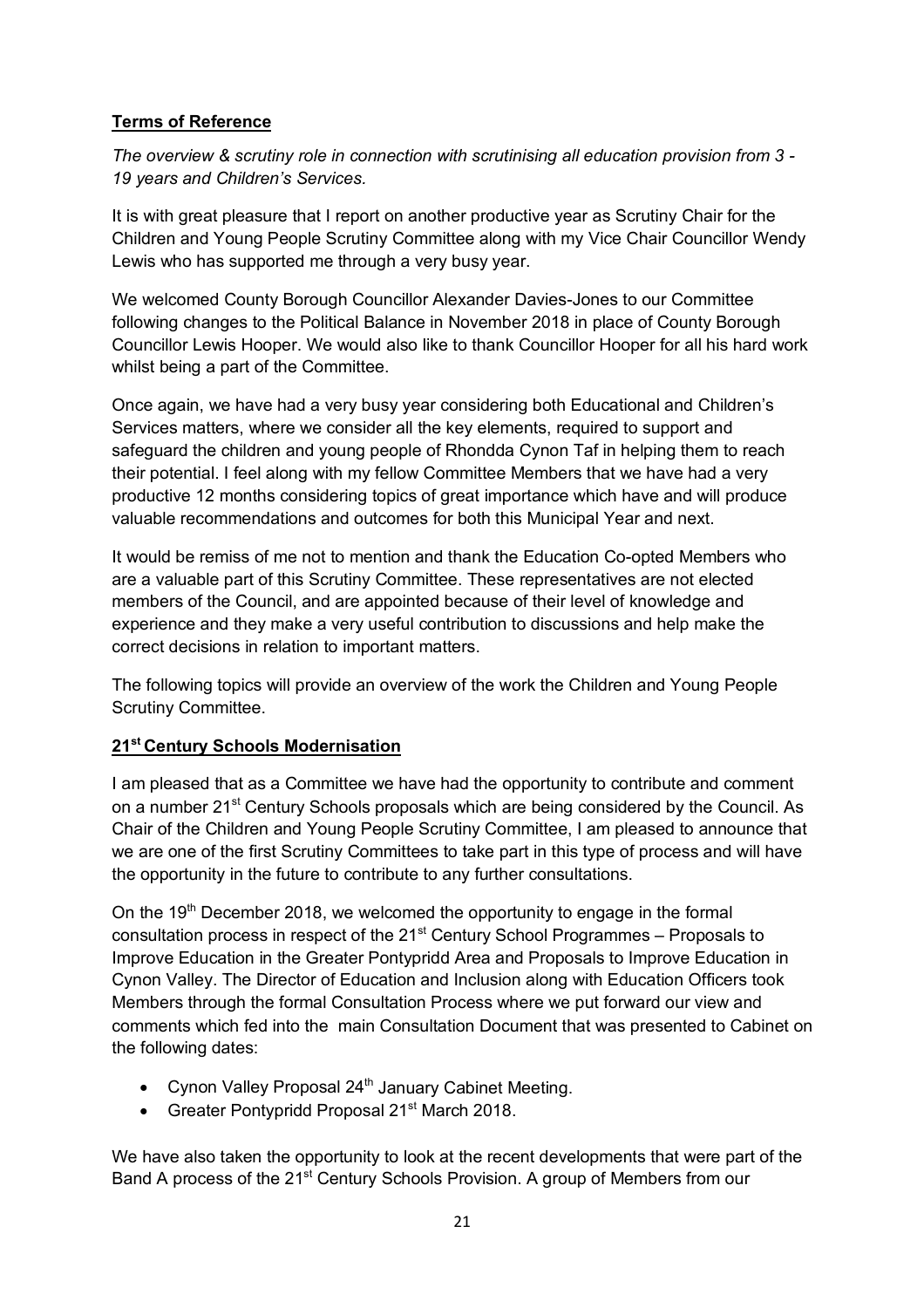Committee have recently visited four of the new schools that had been developed through the Band A Process. The schools are as follows:

- Ysgol Nant Gwyn,
- Porth Community School.
- Tonyrefail Community School, and
- Cwmaman Primary School

Whilst visiting the above schools we were pleased to see the brand new facilities that were on offer to the Children and Young People of the County Borough. We also had the opportunity to speak to Head teachers, Staff and pupils and get their views on the new provisions. Feedback from our visit was positive however, it was brought to our attention that the transition process to the three to sixteen schools needed greater support. As a Committee, we have agreed to carry out a piece of work in twelve months' time to see how the Band A proposal is progressing.

I would like to take this opportunity to thank the Head Teachers for allowing us to visit their schools and look forward to having them attend a meeting of the Children and Young People Scrutiny Committee in the future to talk about their experiences and consider future data.

We will continue to monitor the progress of these schools along with any other proposals that are brought to our attention for the greater good of our children and young people.

### **Sanitary Provision in Schools in Rhondda Cynon Taf**.

During the Municipal year 2017/18 Members of the Children and Young People Committee formed a working group to deal with the Notice of Motion which was presented to Council in July 2017. The Notice of Motion stated:

" That this Council will research the availability of free sanitary products, such as tampons and towels, in all Secondary Schools in the County Borough as an acknowledgement that they are as essential as toilet paper for the personal hygiene of female pupils".

As a Committee, we were happy to see that full Council supported the move in February 2018 which required all schools in RCT with pupils aged nine and above to provide free sanitary products for female learners to access independently. Cabinet gave final approval at its April Meeting, which saw a six-month trial commencing in the autumn term.

The Committee requested a report from officers six months on to see what progress had been made against the recommendations. The scheme appears to have been implemented across most schools within Rhondda Cynon Taf. The vast majority of responses from schools were positive, which suggests that the local authority's lead on this was well received and needed.

We considered the report in great detail and agreed that the Working Group will undertake a further review of the scheme in another six months and for this to be brought back to the Children and Young People Scrutiny Committee in preparation for Cabinet's consideration of additional funding from April 2020 upon the cessation of the Welsh Government Grant.

There were so many other reports and topics within education which we have considered over the course of the last year but the above topics have highlight the work we have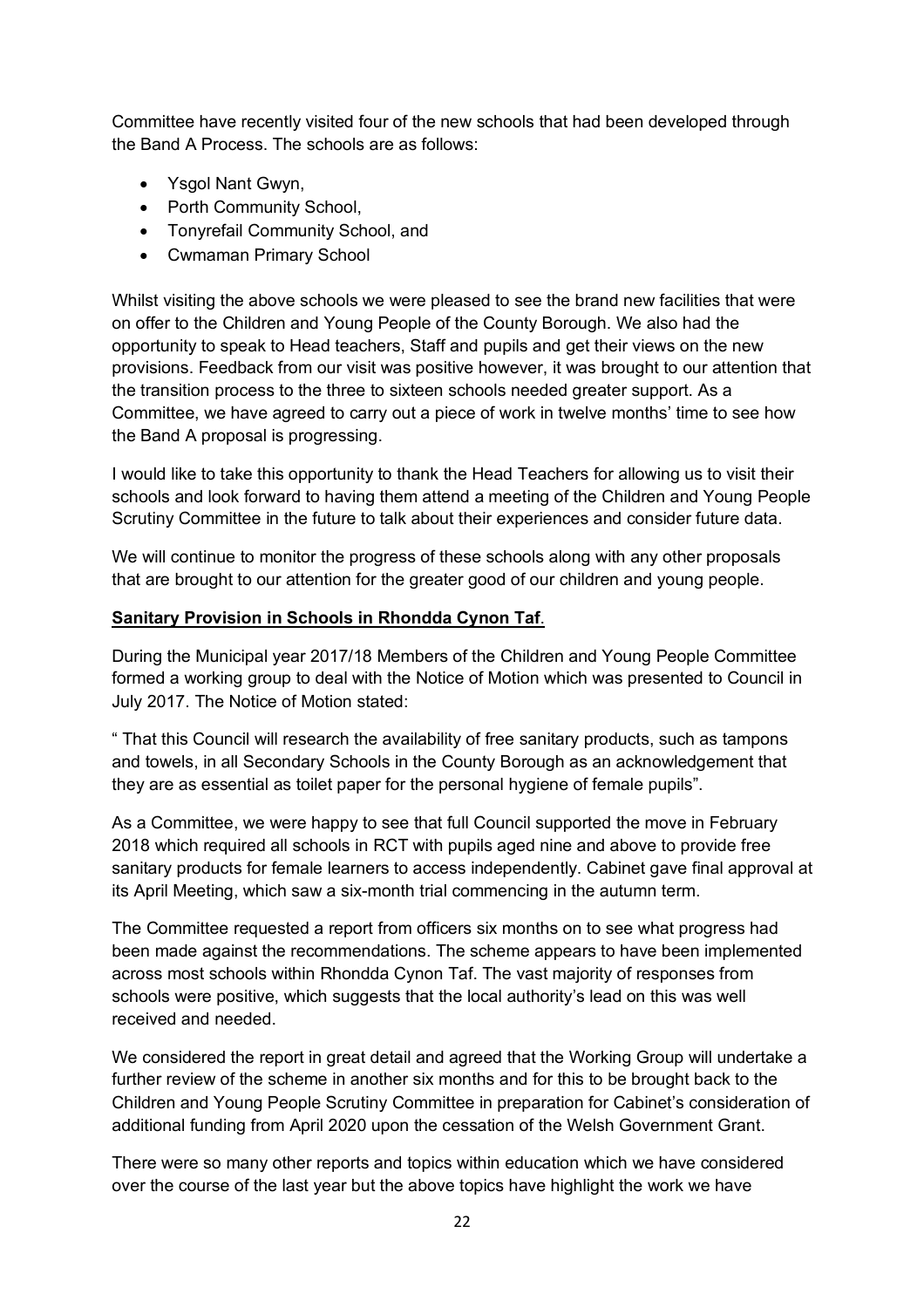undertaken to contribute to a better future for our children and young people's education. We will continue to scrutinise the service as best we can in the future to ensure the best results possible.

Within the remit of the Children's Services portfolio of our Committee, we have continued to address the challenges from the last Municipal year along with new and relevant subjects.

# **Children and Adolescent Mental Health Services (CAHMS )**

As a Committee, we were concerned with the wellbeing of our younger members of the Community and so we felt that we needed to consider what support was available to improve the mental health of children and young people across the County Borough. In October 2018, we invited the Child and Adolescent Mental Health Service (CAMHS) to the Committee where we had robust discussion. Members felt passionately there needed to be more collaboration between Health, Children's Services, Education and Third Party Organisations to ensure waiting times are lowered, the needs of this vulnerable cohort are taken seriously and actions are put in place to address the issues of great concern. We fully intend to monitor this area to safeguard the health and wellbeing of our young people.

# **Accommodation for 16+years of age Leaving Care**

After receiving a report from the Service Director of Children's Services and the Head of the Youth Offending Service in respect of accommodation for vulnerable children in RCT, we agreed that there was a need for the Committee to have input into the Accommodation Strategy. In January this year the draft report was brought before Committee so we were able to form part of the final Strategy that was presented to Cabinet. As a Committee, we will continue to monitor the progress of the Accommodation Strategy for 16+ as the level of complexity that some children within the system have in respect of their physical and mental health needs. The transition from childhood to adulthood needs to be as smooth and easy as possible, and as a Committee going forward we will receive updating reports to ensure the Mental Health and Wellbeing of our youth across the authority is a priority.

# **Conclusion**

Once again we have worked closely with the relevant officers on very important subjects and I am confident that our work has made a difference. With many big changes facing both education and children's services over the coming months I believe we have contributed in a positive way and will continue to scrutinise education and children's services to ensure that the outcomes for the children of Rhondda Cynon Taf are the very best they can be.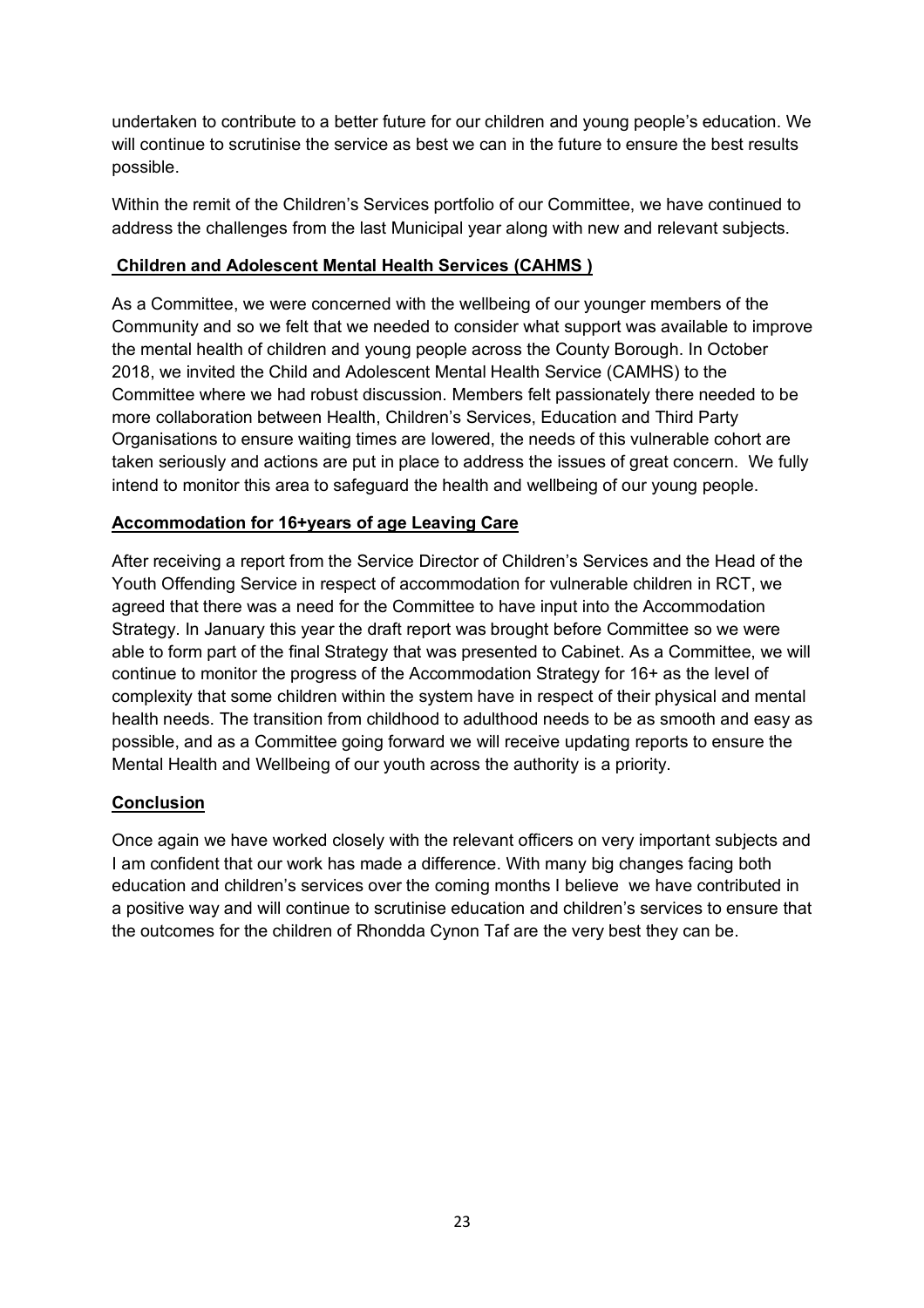# **HEALTH & WELL-BEING SCRUTINY COMMITTEE**





**R. Yeo-Chair G. Holmes-Vice Chair**















**P. Howe G. Hughes L. Jones D. Owen-Jones**



**A. Roberts G. Stacey**







**M. Tegg J. Williams**



**C. Willis**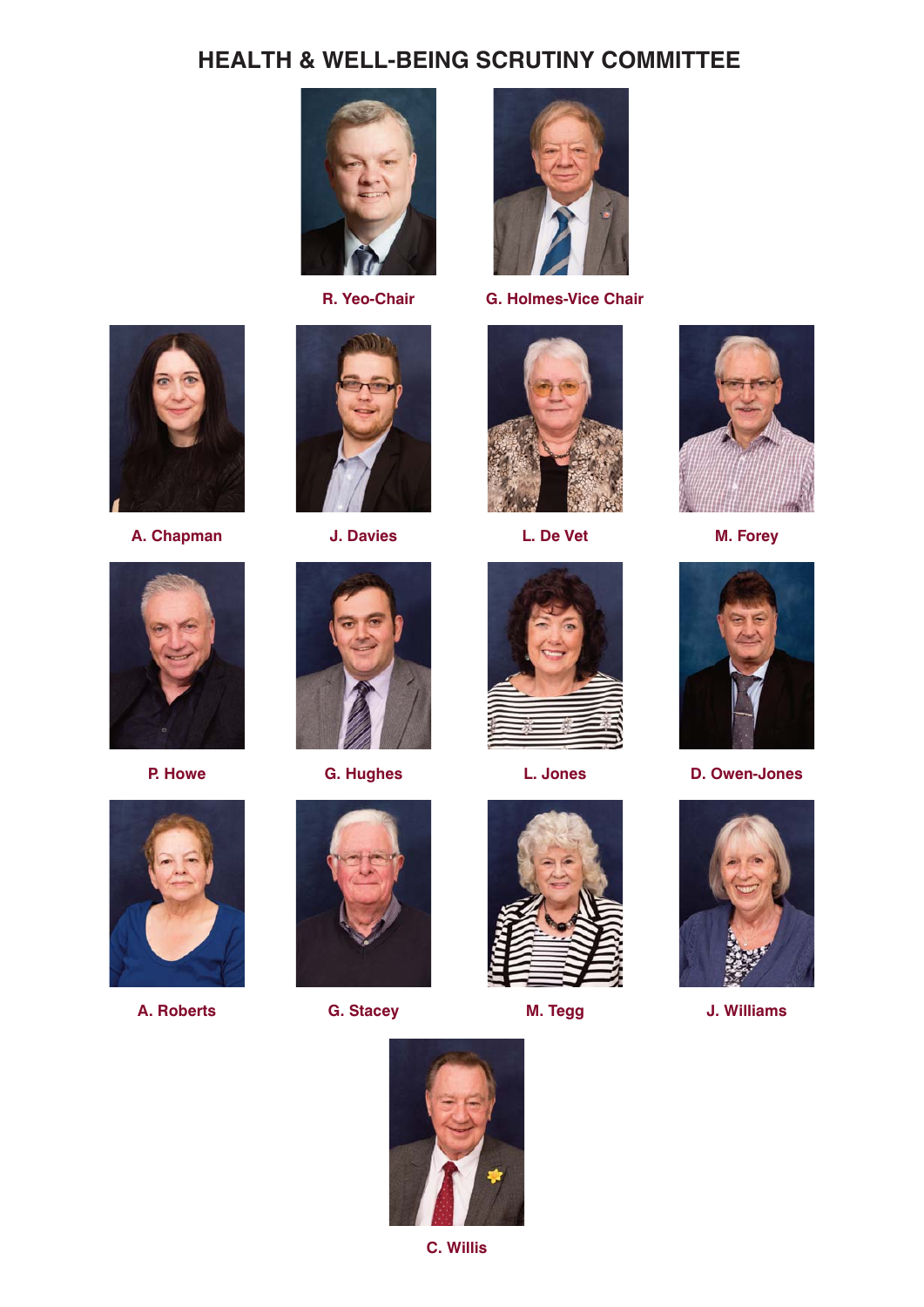# **Terms of Reference**

*The overview & scrutiny role in connection with scrutinising services which support the Health & Wellbeing of our communities. The Committee considers adult social services as well as other factors which contribute to the health & wellbeing of the County Borough such as Leisure Services, Housing and Public Health & Wellbeing.*

Once again it has been a very busy year for Members and before presenting the work of the Health and Wellbeing Scrutiny Committee for the Municipal Year 2018/19 , I would like to place on record my thanks to County Borough Councillor Glynne Holmes for all his work as Vice Chair of this Committee.

I feel that as a Committee we have become more robust in tackling what are very important issues for the health and wellbeing of many members of our society. As a Committee, we continue to closely monitor the services that provide support for our Adult and Elderly Population. We have scrutinised the following areas i.e.:

- Early Intervention and Prevention;
- Home Care Services;
- Delayed Transfers of Care (DTOC);
- Stay Well at Home Service; and
- Extra Care Housing Provision.

I am pleased to announce that at the beginning of this municipal year the Vice Chair and myself attended a one-to-one engagement session with County Borough Councillor Rhys Lewis, Deputy Cabinet Member for Prosperity and Wellbeing so that we could discuss the many topics under the umbrella of the Public Health and Protection Service that could be addressed by our Committee.

We visited the new 3 G Pitch provision in Abercynon, which enabled us to see how the large investment in the leisure services would help both the physical and mental health and wellbeing of members of our Communities across the County Borough. We held our first meeting of the year in the Alby Davies Suite at Abrecynon Sport Centre so as to encourage public participation in our Scrutiny process. We have consider a great deal of topics over the year and I feel the following will show all the hard work the Committee has contributed in improve outcomes for our communities within RCT.

### **EMI Nursing Bed Provision**

During the Municipal Year 2017/18 Members of this Committee formed a Working Group to consider the availability of EMI nursing bed provision across Rhondda Cynon Taf. The review continued into this Municipal Year where Members of the Working group met with independent providers who contributed to the discussion of the availability of these very important facilities. Following the review undertaken, the Working Group formulated recommendations for monitoring and improving the availability for these very vulnerable members of society.

I am pleased to announce that the report and the recommendations of our EMI nursing Provision Working Group were presented to Cabinet on 19<sup>th</sup> March 2019 and all the recommendations were agreed in principle: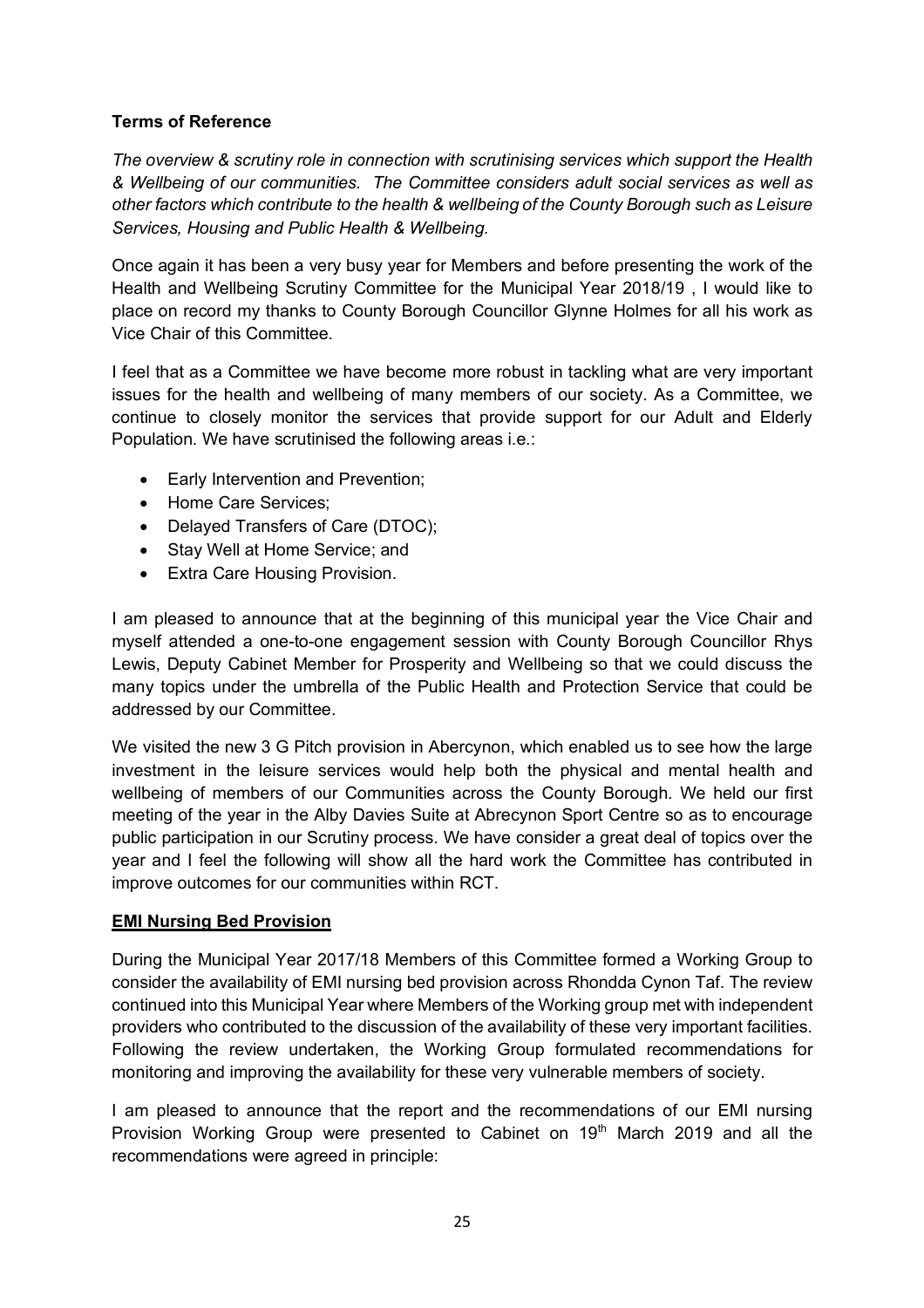- That Scrutiny continued to monitor delayed transfers of care performance and in particular, issues relating to the availability of EMI nursing care home provision.
- That Cabinet ensure the recommendations in the Cwm Taf Market Position Statement are being delivered in particular those aimed at the more specialist provision and need for more provision linked to complex care i.e. dementia and dementia nursing.

I would like to thank all the Members of the Working Group for all their hard work along with the Officers for a succession of very informative meetings.

# **Stay Well at Home Service**

As a Committee, we have received a great deal of information since the Spring of 2017 in respect of collaborative work that has been carried out between Merthyr Tydfil County Borough Council and Cwm Taf Health Board in the development of the Stay Well at Home Service. As this is such huge step forward in supporting independent living for everyone for as long as possible, we felt this this topic should be monitored very closely .

I am pleased to report that this new model of care is working extremely well and that the Service has received high recognition in the form of the Social Care Accolades 2018 where they were highly commended. In the NHS Wales Awards 2018, the Service was recognised for working seamlessly across organisations and became the overall winner of the best project. Along with my fellow Members, I would like to congratulate the Service for their hard work.

We were informed at our Meeting of the Health and Wellbeing Scrutiny Committee in February 2019 of the proposed Phase 2 of the Stay Well at Home Service (Stay Well at Home Single Point of Access and Rapid Response). As a Committee, we look forward to receiving a report after confirmation of funding from the Welsh Government. We will continue to monitor the progress of the service across the County Borough.

# **Community Day Centre Consultation Report**

We had the opportunity to take part in the Community Day Centre Consultation process. Members acknowledged that the Community day centres provide facilities for residents over 50 years of age to access a hot meal each weekday and participate in a range of activities. However, as a Committee we also recognised the need for change and being part of this consultation allowed us to put our views forward.

We agreed that the current service is unsustainable and we acknowledged that there is a need to work in collaboration with communities and third sector organisations to deliver a more integrated service delivery for the benefit of residents across the County Borough.

Our comments will feed into the formal consultation that will be put before Cabinet and we are looking forward to receiving information in respect of the new Community Hubs along with new and exciting services, which will provide a better public service and create economies of scale in terms of staff and building costs. Making better, more cost effective use of our community assets and reinvesting resources in new fit for purpose buildings, will enable services to be sustainable in the long term.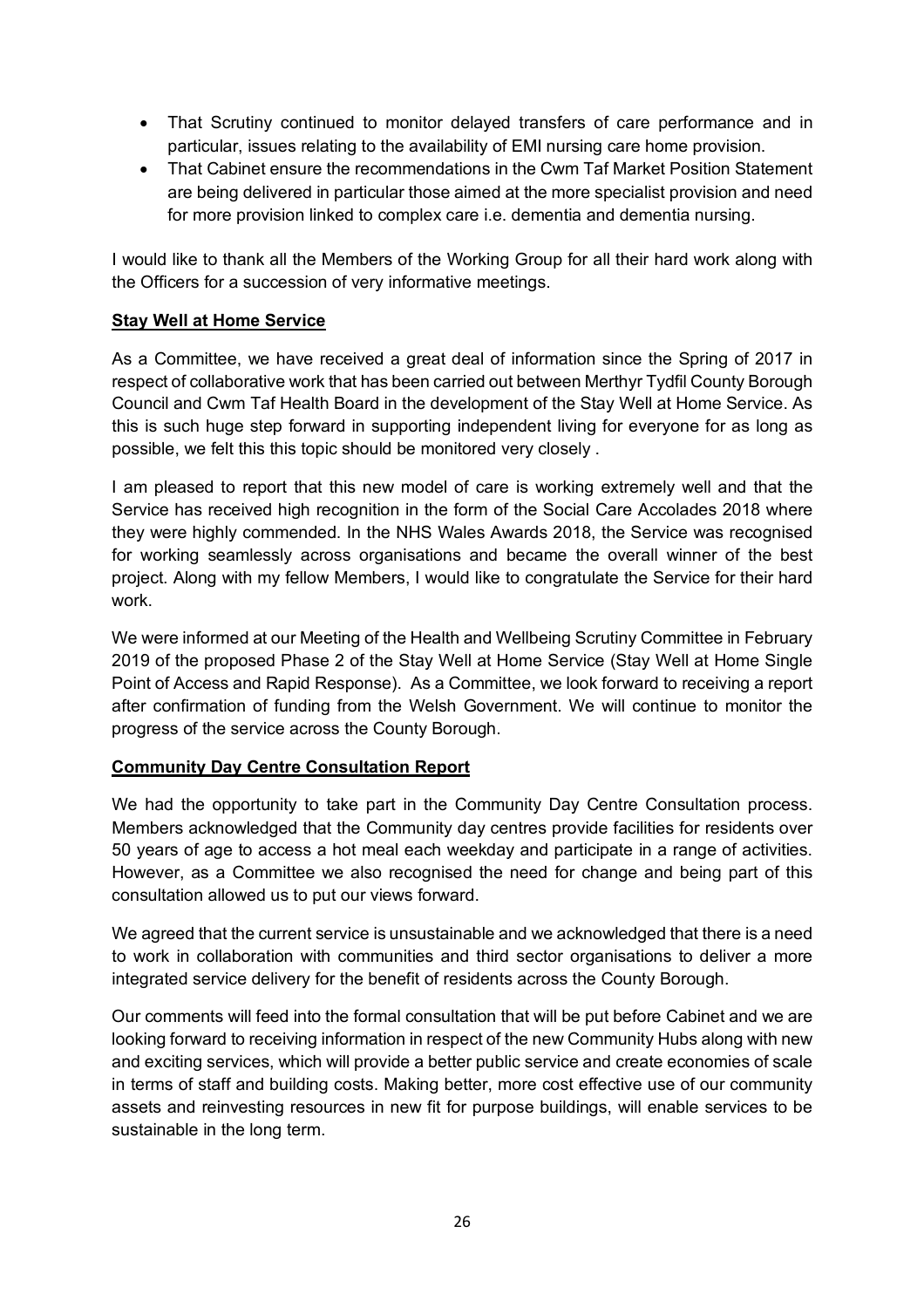# **Conclusion**

This year has been an incredibly busy year for the Health and Wellbeing Scrutiny Committee but a fulfilling one. We have undertaken a range of pre-scrutiny and consultation work as evidenced in this report and we have challenged some of the Council's most important public facing issues.

I am extremely grateful to my fellow Members for their support and dedication throughout the year and also to the very hardworking Officers of this Council who have helped us make a great contribution to scrutiny in 2018/19.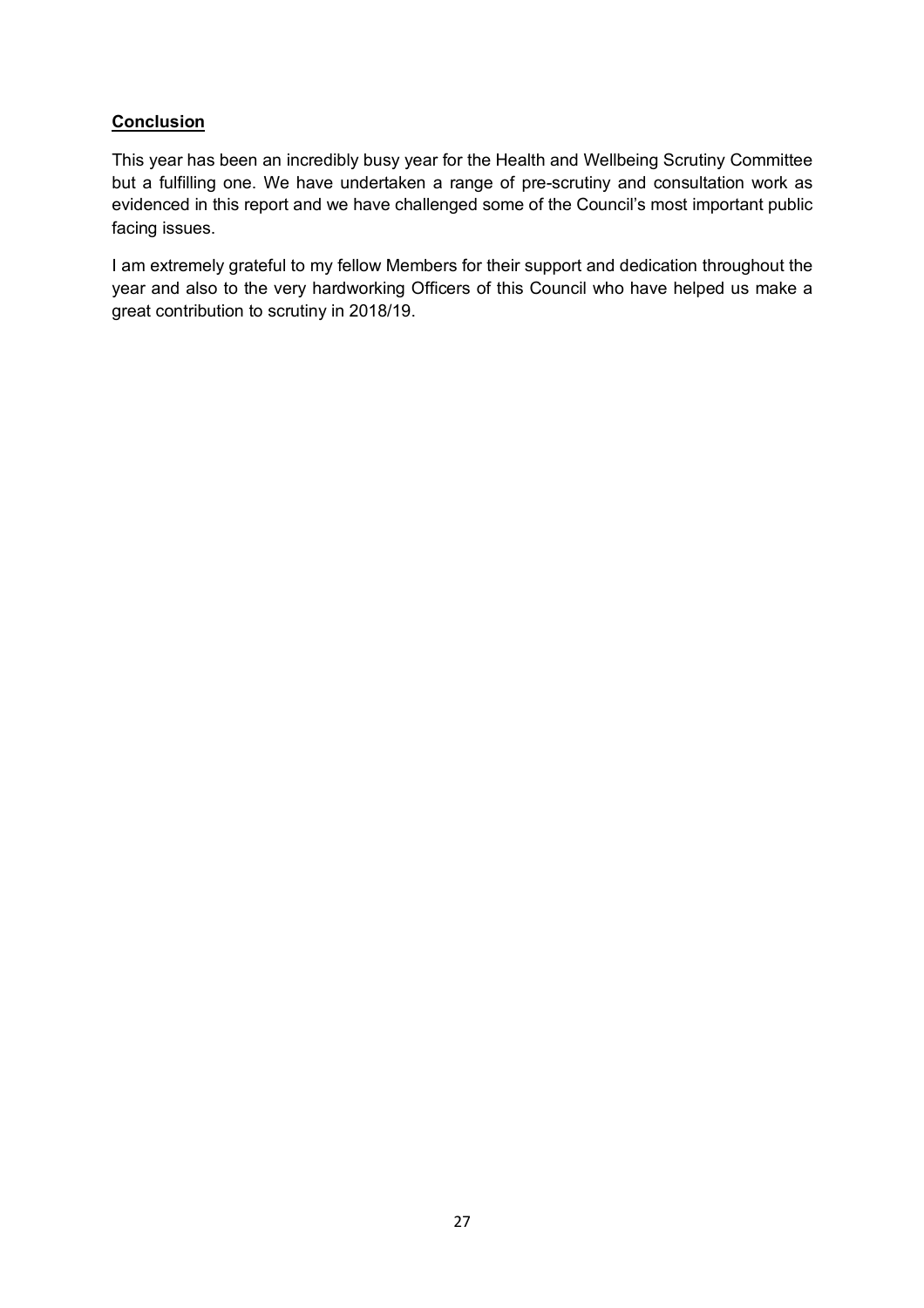# **PUBLIC SERVICE DELIVERY, COMMUNITIES & PROSPERITY SCRUTINY COMMITTEE**





**S. Bradwick - Chair T. Williams - Vice-Chair**







**S. Pickering G. Stacey**













**E. Stephens W. Treeby**





**D. Grehan G. Hughes W. Owen D. Owen-Jones**





**M. Weaver**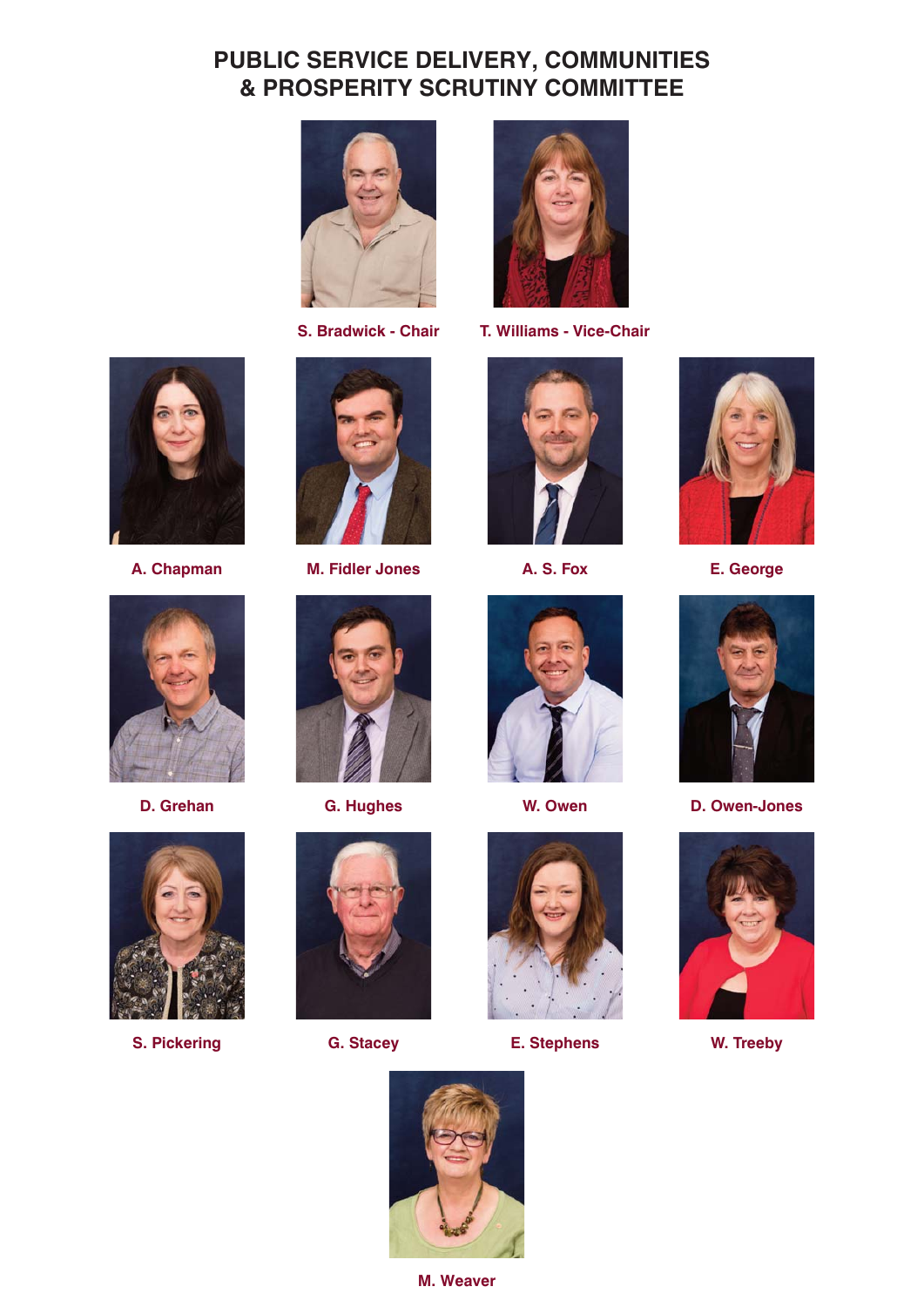# **Terms of Reference**

*'The overview and scrutiny role in connection with scrutinising public service delivery across a range of Council services. The Committee considers areas which contribute to prosperity and also community safety issues. It is the Council's designated Crime and Disorder Committee (pursuant to Section 19 and 20 of the Police and Justice Act 2006)'.*

We welcomed Councillor A. S. Fox to our Committee following changes to the Political Balance in November 2018 in place of Councillor M. Diamond.

I feel once again that it has been a busy and varied year for the Public Service Delivery, Communities and Prosperity Scrutiny Committee but a very enjoyable and productive 12 months. It is difficult to choose just a few areas that I consider worthy of greater detail here as there have been so many important pieces of work that we have undertaken but the following represent those areas where recommendations and outcomes can be measured during the next municipal year.

### **Voluntary Snow Wardens**

Let me start with a matter which was referred to us from Full Council on the 19th September 2018 as part of a Notice of Motion, 'Consideration of Voluntary Snow Wardens'. The Working Group we established to properly consider the matter determined that whilst we agreed with the principal of voluntary snow wardens, in reality there were many wider issues to consider such as maintaining a register of wardens who would require training and support. We recognised that the work needed to be progressed swiftly so that any decisions could be included as part of the Council's wider severe winter weather preparations.

We formulated four recommendations, all of which were accepted by Cabinet, one of which led to a county wide campaign entitled **'***Your neighbours need you'.* For the Working Group this embodied the ethos of the snow warden by encouraging communities to work together during periods of severe winter weather and to support a greater community resilience. The campaign included practical and helpful advice on how the spirit of volunteering can be promoted during periods of heavy snowfall.

The Working Group also:-

- Acknowledged that Elected Member involvement is crucial in linking with local communities;
- Agreed that a dedicated Elected Member hotline, which can be accessed by all Elected Members for support, advice and up-to-date information on the local situation during periods of extreme weather, should be promoted
- Supported the Council's purchase of two 4x4 snow ploughs that would also ensure that we are even better prepared when the snow next hits.

The campaign was published on the Council's website and to the dedicated Scrutiny web pages for all our residents to read and embrace in the future.

This Scrutiny Committee covers such a wide remit and so it is essential we choose our topics carefully and those that really matter to our residents. Recycling has always been at the forefront of our Work Programme, since I have been Chair of this Committee. It represents an emotive topic for our communities but the local authority has a statutory recycling target to meet (70% target for recycling by 2024/25) and failure to meet this target will result in significant fines for every percentage not achieved.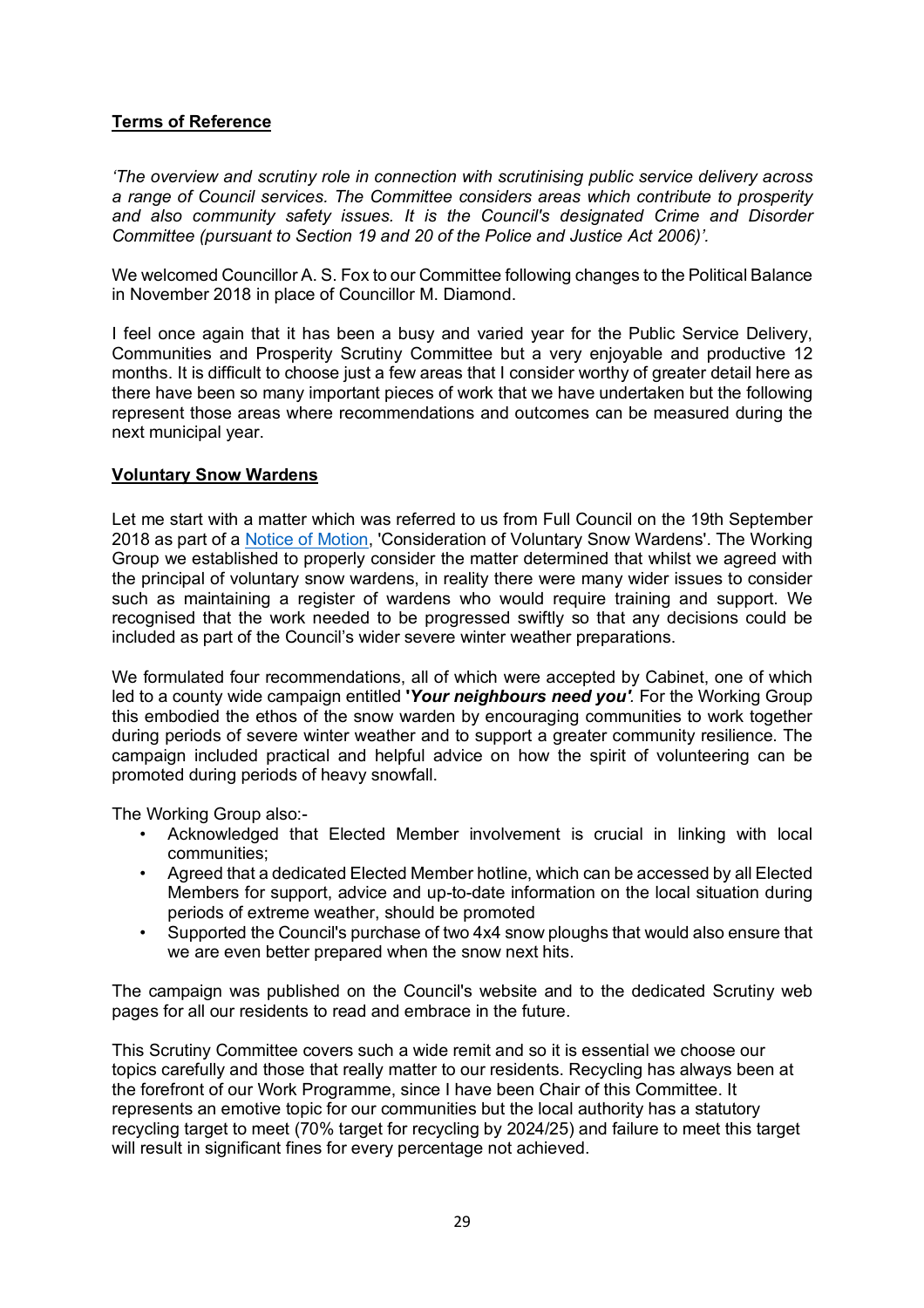# **Recycling in Communal Areas**

During the earlier part of the municipal year we received a presentation outlining the opportunities and challenges that the recycling teams encounter at communal bin collection points (BCP's) across the County Borough. These are designated areas agreed by Waste Services where a number of properties leave their recycling and refuse. We decided that improvements to the waste collection arrangements at these points could further increase the overall municipal recycling rates and increase community satisfaction (where residents are satisfied with the service, there may be more engagement and a higher performance on participation). We focussed our work on two areas, communal recycling through the perspective of the social landlords and the enforcement powers available to the Council.

To give these areas due regard we split the Working Group into two sub groups with a view to devising a long term waste strategy for these areas of concern including a review of all problematic bin collection points. We have received a positive response from the Social Housing Landlords who are working closely with us to achieve an increased amount of food and waste recycled in communal areas and I am pleased to report that we have agreed that an engagement event will take place with our partners and residents in an area with poor participation levels. We will undertake door knocking and letter dropping to promote recycling in the designated area and identify if there are any barriers to recycling efficiently. The event will also be utilised to distribute free nappy waste bags and food bins. We will take the opportunity to engage with our residents in the area to ask them how we can make their recycling arrangements more accessible so that we can ensure they are satisfied with our services.

We are also investigating ways in which our Planning Department can collaborate with Waste Services on future planning developments so that the Council can better access some currently hard to reach communal areas with their Waste lorries and provision within the Supplementary Planning Guidance (SPG) for to bin collection points within communal areas. These simple changes may bring about some significant improvements to the way the Council manages its waste collections.

As I write this report, work to identify best practise and provide suggestions on ways for the local authority to improve the operation of recycling schemes from within communal areas is ongoing. We want to ensure that all opportunities to work with social housing landlords and other stakeholders are explored. Our outcomes from this review will be reported in the Overview & Scrutiny Annual Report 2019/20 and shared on our dedicated Scrutiny web pages.

### **Assess the Impact of the Planning & Development Committee**

At the beginning of the year we assessed the effectiveness of the Council's Planning and Development Committee as it had been many years since we had undertaken significant work in this area. During 2014/15 and as a result of a Scrutiny review, the decision was taken to move away from an all 75 Elected Member Planning Committee to the smaller Committee we have today. Other areas for concern included the then high number of Elected Member overturns of officer recommendations, speaking rights, voting procedures and public experience.

We held an extensive discussion with key officers and determined that the following recommendations should be implemented:-

• Appropriate training be given to all Members of the Council to facilitate their understanding of the planning process;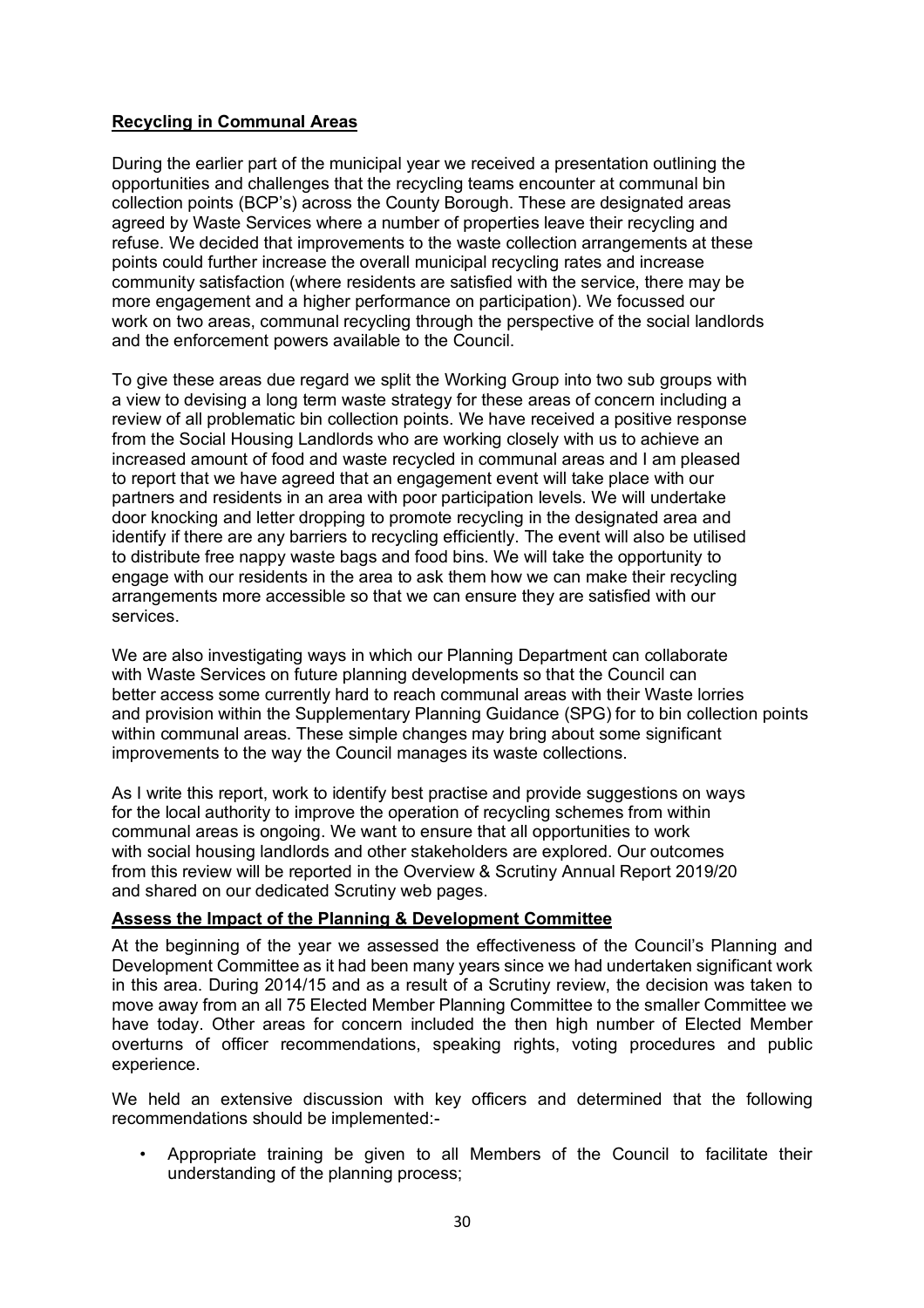- Progress in relation to the Planning and Development Committee be tracked via an Annual Report to be presented to the Public Service Delivery, Communities and Prosperity Scrutiny Committee;
- The 'Code of Good Practice' is reviewed and revised as appropriate; and
- The Director of Wales Planning Inspectorate is invited to a future meeting of the Scrutiny Committee.

I am very pleased to report that since our meeting:-

The Planning Inspectorate delivered training on his role to all Elected Members on **24th January 2019;** Pre Consultation training was delivered to all Elected members on **18th October 2018;** and the 'Plot Shop' Initiative training was received on **8th November 2018** (Plot Shop is an initiative which will help sell plots of land to those wishing to build their own home – whether from scratch or through customised design).

We will ask for the aforementioned annual report to come to the this Scrutiny Committee next year so we can evaluate progress of the Planning & Development Committee and continue our focus on the Code of Good Practice to see whether the revisions are in line with our challenges.

### **Crime & Disorder Committee**

The Public Service Delivery, Communities and Prosperity Scrutiny Committee is the Council's designated Crime & Disorder Committee (under sections 19 & 20 of the Police and Justice Act 2006) and is required to hold at least one meeting per year although I quickly identified the importance of this Committee and asked that we hold at least two every year.

That decision has proved to be of value as this year we have had full agendas to both our meetings in October 2018 and February 2019, some of which are set out as follows:-

- We looked at two very influential projects, DIVERT and WISDOM, the former has prevented re-offending by working with young first time offenders aged 18-25 through the 'DIVERT' programme - 96% of attendees did not re-offend within six months of attending the programme;
- We worked closely with the Superintendent of South Wales Police as they undertook a national review of the Partnerships and Communities Together (PACT) meetings and we identified areas which required further consideration and should be included in the consultation the outcomes of which we will analyse next year ;
- We have continued to play a part in the development of the Cwm Taf Community Safety Delivery Plan 2018-2021 and now we will continue to review the status of the Delivery Plan and each sub action to monitor progress against its red, amber and green targets; and
- We explored how the Community Safety Partnership, which involves the Local Authority, South Wales Police and many other agencies including Housing Associations, deals with Anti-Social Behaviour in a joint approach to reduce Crime. We found there is a strong commitment, between all the partners in Rhondda Cynon Taf, to deal effectively with perpetrators of Anti-Social Behaviour and provide support to victims of Anti-Social Behaviour.

There are many areas which we will continue to monitor in the next municipal year and I look forward to another challenging and fulfilling work programme in respect of the Crime & Disorder Committee.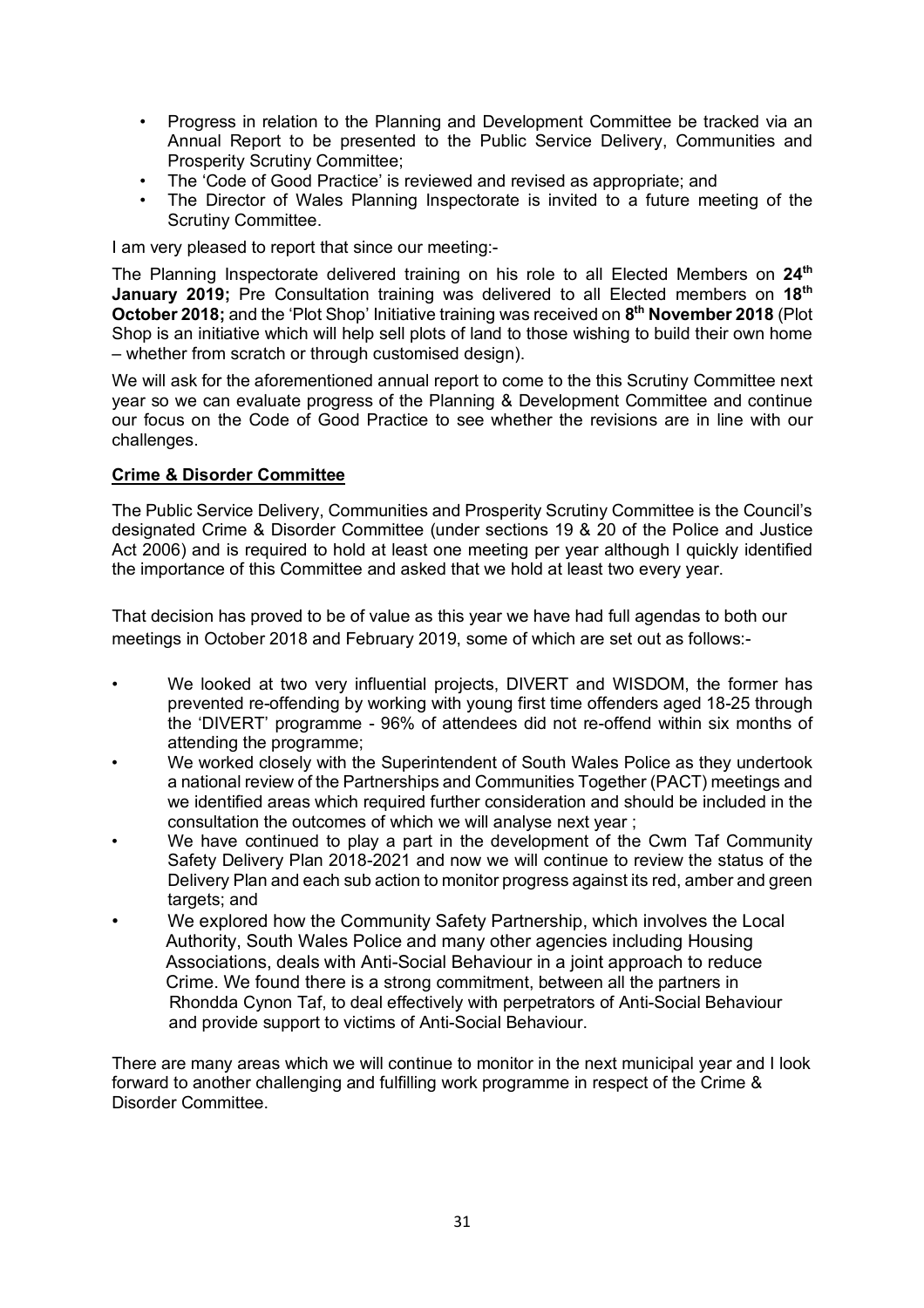As Chair, I am pleased to say that this Scrutiny Committee continues its ambition to be proactive, adding value in its ability to make a positive contribution to work throughout the County Borough.

In conclusion, I would like to take this opportunity to thank my Vice-Chair, County Borough Councillor Tina Williams for her support as well as all the Scrutiny members and officers for their important commitment and contribution over the past year. I would also like to mention the Scrutiny team who have supported me and my Committee throughout the past year.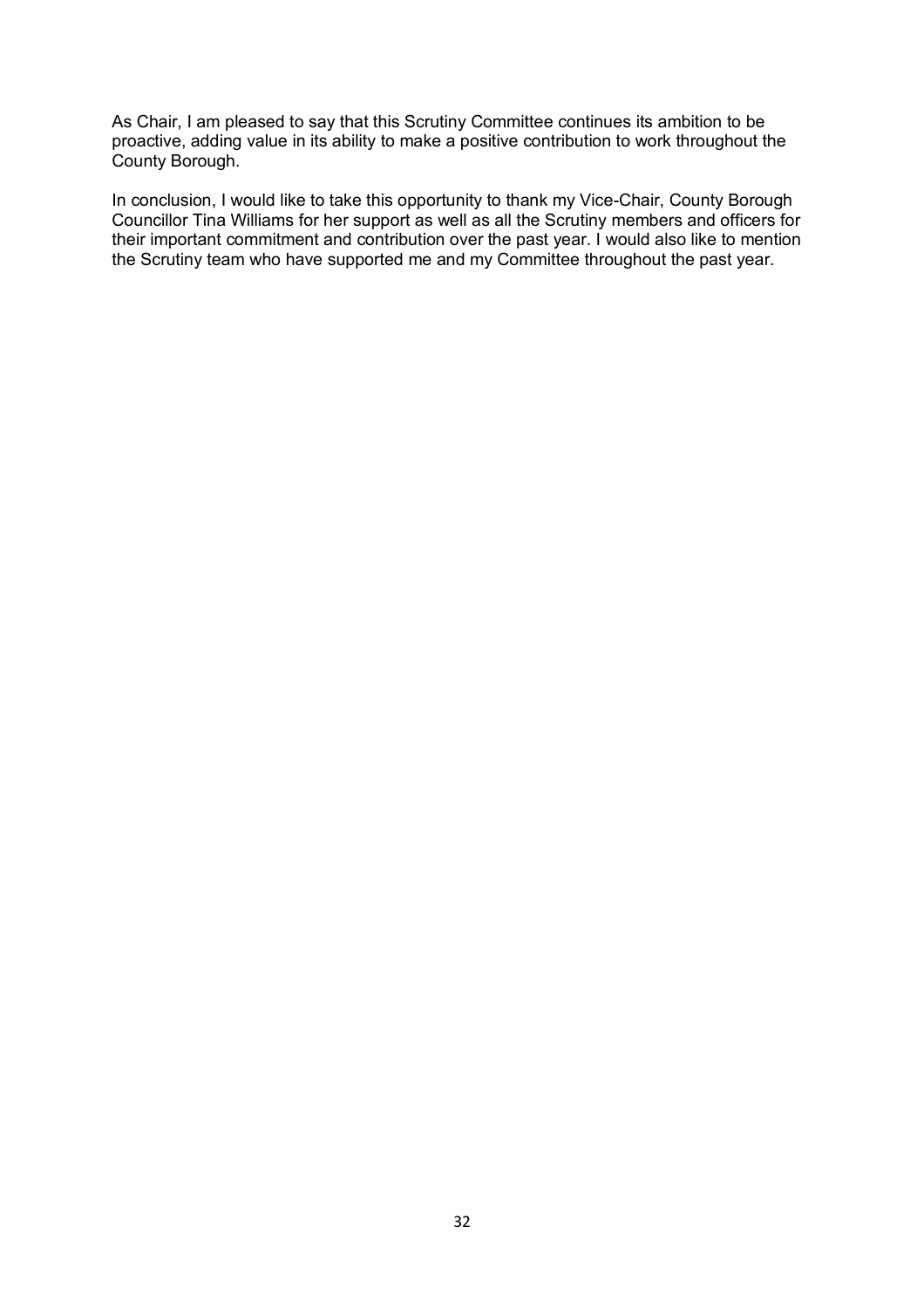# **FINANCE & PERFORMANCE SCRUTINY COMMITTEE**





**J. Williams –Chair G. Thomas -Vice-Chair**



**S.Bradwick G. Caple J. Cullwick G. R. Davies**





**A. Davies-Jones J. Elliott A. S. Fox G. Holmes**









**W. Lewis M. Powell**



**S. Rees-Owen T. Williams**







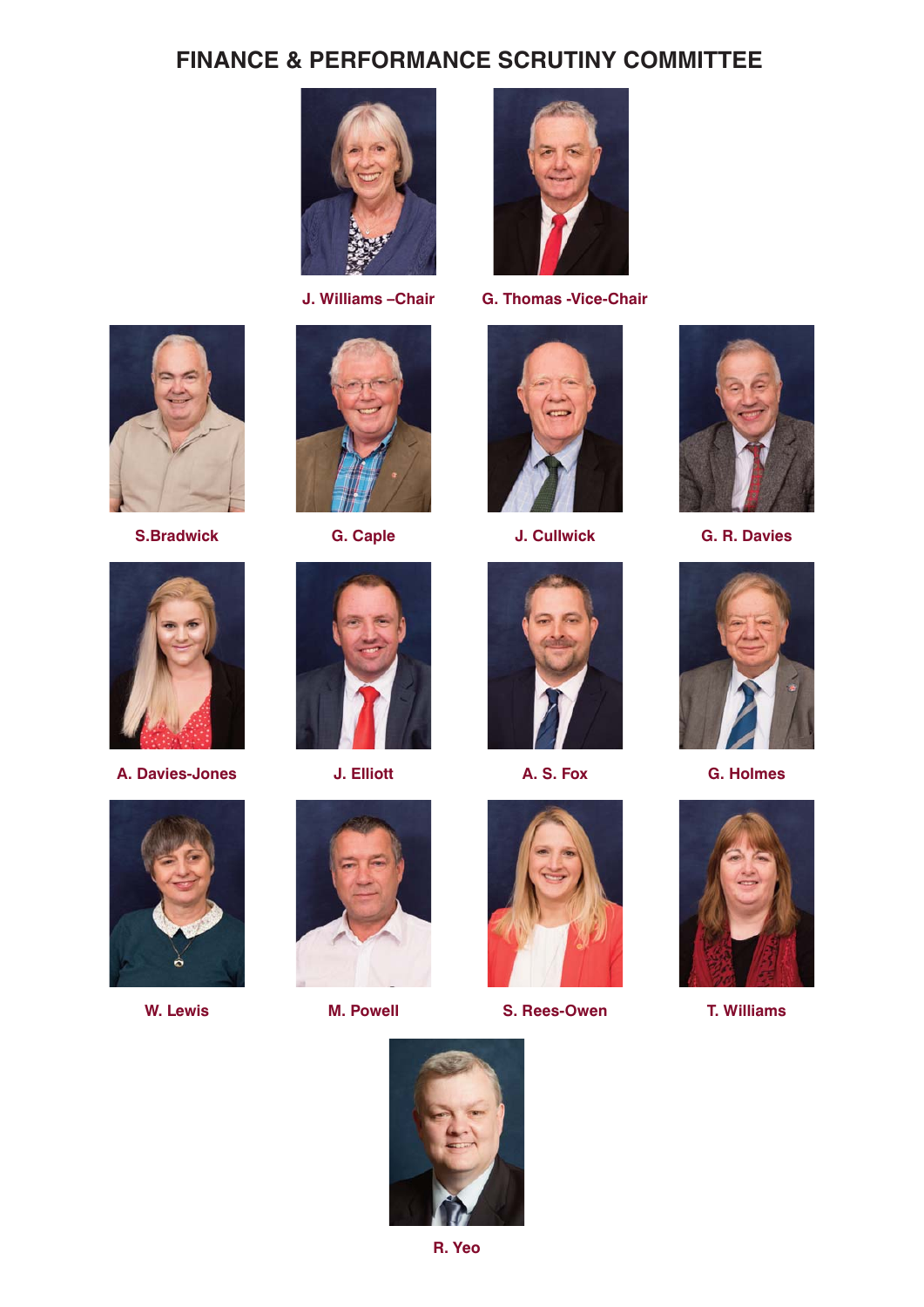## **Terms of Reference**

*'This Committee is responsible for scrutinising financial and operational performance; treasury management arrangements; the annual revenue budget consultation process; statutory performance reporting requirements and monitoring the implementation of medium term financial planning decisions.'*

As from the Council's Annual Meeting held on the 23rd May, 2018, County Borough Councillor M. Powell was the Chair of this Committee up to the Finance & Performance Scrutiny Committee held on the 11<sup>th</sup> December 2018 when I took the Chair. This was as a result of the Alliance Group losing its entitlement to the Scrutiny Chair position it previously had and the Plaid Cymru group gaining an additional Scrutiny Chair position. Councillor M. Diamond was also replaced by Councillor A. S. Fox as a result of changes to the political balance.

Before presenting key areas of the Finance and Performance Scrutiny Committee for the Municipal year 2018/19 I would like to place on record my thanks to County Borough Councillor M. Powell for playing an integral part in taking forward the Work Programme for the first four meetings of the Municipal Year 2018/19. It was fitting therefore that he has remained on the Committee as a valuable member of Scrutiny. I am new to the Chair but have been a member of the Finance & Performance Scrutiny Committee since the Council's AGM in May 2018. I was thrilled to be asked to chair this Committee as I appreciate the importance of monitoring the council's corporate performance against its annual targets and the quarterly financial monitoring function.

# **Sickness Absence**

We quickly identified an additional item for our Work Programme at the beginning of the year, in respect of Sickness Absence. The item referred to the meeting of the Overview & Scrutiny Committee held on the 18th April, 2018 when it was reported that £130,000 had been identified to support the ongoing work to minimise the impact that sickness absence has on service delivery across the County Borough through initiatives such as the establishment of a dedicated Absence Management Team. We were keen to learn more about the Council's strategy which is intent on supporting individuals to stay in work and to identify and manage illnesses through a wide range of support packages.

We provided challenge on the information we received and Members required further action in respect of the following areas:-

- The lack of comparable data with other Welsh local authorities with regard to sickness absence to enable us to assess where progress was needed:
- The lack of clarity regarding the underlying factors for the increase in sickness absence in particular service areas; and
- A breakdown of the actual costs and financial impact of the sickness levels on the Council for the years analysed.

Our concerns were addressed and we were provided with the relevant information which enabled us to follow up our earlier enquiry with satisfactory outcomes and evidence of reduced sickness absence. We have committed to further reviewing this important issue during the next municipal year by means of the Council's Quarterly Performance reports as well as specific reports to us as appropriate to ensure that all is being done to support our workforce and sustain reduced absence levels.

### **Council Performance Reports**

In line with this Committee's Terms of Reference we have undertaken regular challenge of the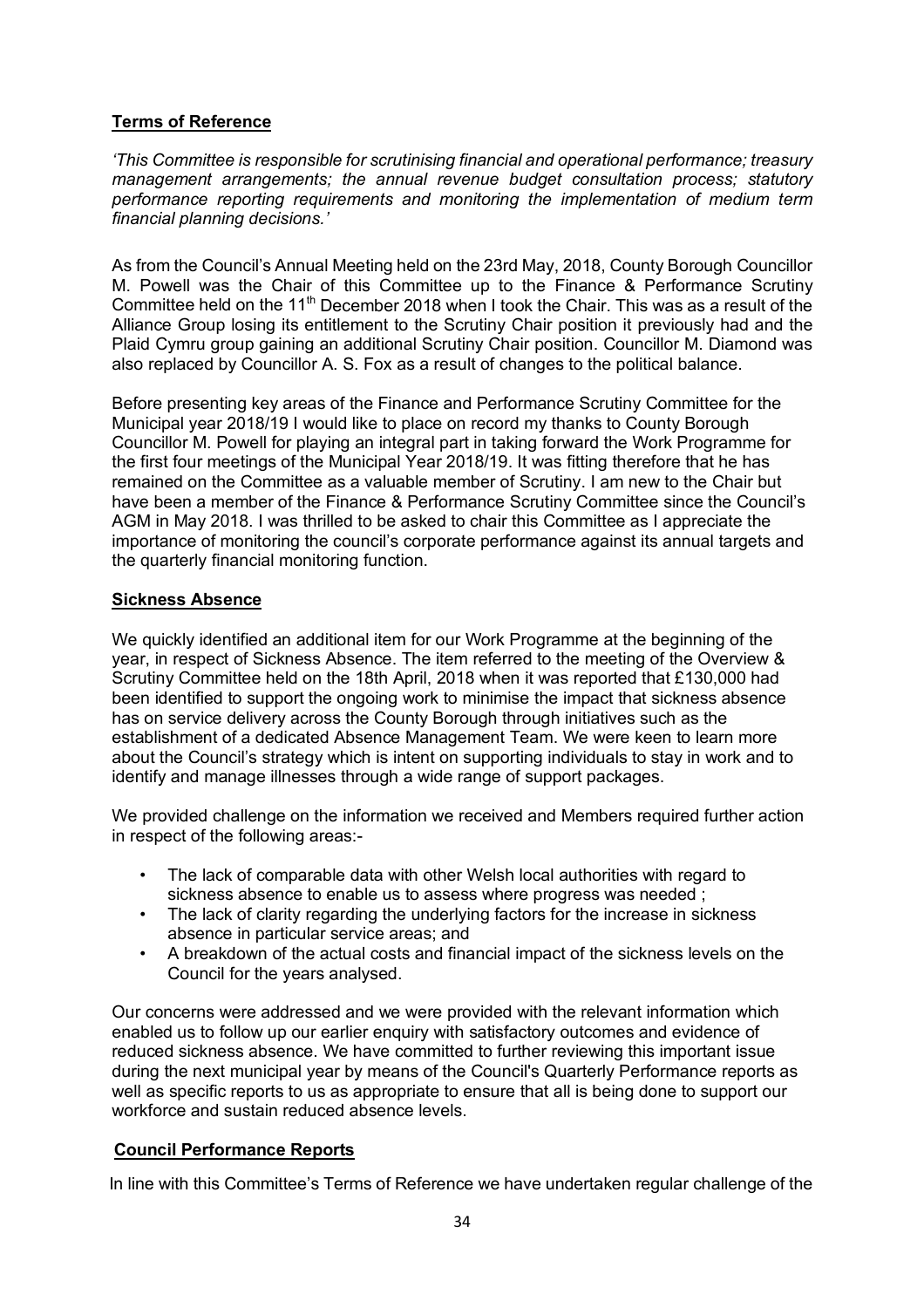Council's budget proposals and expenditure and scrutiny of Council performance every quarter. These quarterly reports contain a wealth of information such as revenue and capital budget performance, organisational health information including staff turnover, sickness and Council strategic risks, Corporate Plan priority action plan updates and details of other national measures and target setting. With this in mind, it is crucial that we understand and ask questions of the Finance Officers to be able to carry out the most effective and robust review and challenge on elements of the Council's budget and performance.

In line with our terms of reference we have undertaken pre scrutiny of the draft Corporate Performance Report (CPR) 2018/19 and the 2019/20 Revenue Budget Strategy and made recommendations to Cabinet as a result of this work. We commented that the CPR's '*ambitions for 2018/19 are understandable and will enable progress and impact to be measured and scrutinised'.*

We provided feedback on the annual Revenue Budget Consultation process. To meet this requirement we receive, on an annual basis, an overview of the current budget position for the forthcoming year and at the same time we are requested to provide feedback on a number of areas as part of the consultation process. We also undertook detailed review of the Council's performance Indicators for 2018/19 to assess whether they are on target, the process aims to help the Committee discharge this responsibility and also be fully informed when scrutinising the Council's performance during the year.

# **Register of Food Businesses in RCT**

A Notice of Motion to Council on the  $24<sup>th</sup>$  October was subsequently referred to us in respect of the register of food businesses in Rhondda Cynon Taf. The Notice of Motion requires us to look at ways in which all local food producers in RCT are encouraged and supported and how the marketing and consumption of local produce can be effectively promoted.

We have since established a Scrutiny Working Group, and as I write this the inaugural meeting has been set for the 3<sup>rd</sup> April 2019 to agree the Terms of Reference and consider the extent to which the current statutory Food Business Register supports the local economy. The Council has a statutory duty to maintain its current register of food businesses. The existing database is available as a public register and significant resources are required to maintain the integrity of this register as it directly informs the Council's food law enforcement activity

There are a number of areas we will consider, in accordance with the terms of reference of the Working Group, such as reviewing how the food register is being provided to food businesses in Rhondda Cynon Taf and we fully intend to identify any gaps in provision to ensure that we as a Council are doing our best for the local food businesses. Our recommendations will be reported back to the Finance & Scrutiny Committee and then to the Executive for its consideration and we look forward to delivering solid and tangible outcomes. These recommendations will be reported in the next Scrutiny Overview & Scrutiny Annual report during the next Municipal Year.

We continue to respond to the varied Scrutiny Work Programme for Finance & Performance Scrutiny with robust challenge to the council's budget proposals. It is sometimes not the easiest of topics to address and credit must be given to the Finance Officers within the authority for providing clarity when it is required.

I would like to thank my Vice Chair, Councillor G. Thomas who has been supportive of me in my new role and all the members of the Finance & Performance Scrutiny Committee who have been involved in a huge amount of work over the past year and we look forward to monitoring the future activities in the forthcoming year.